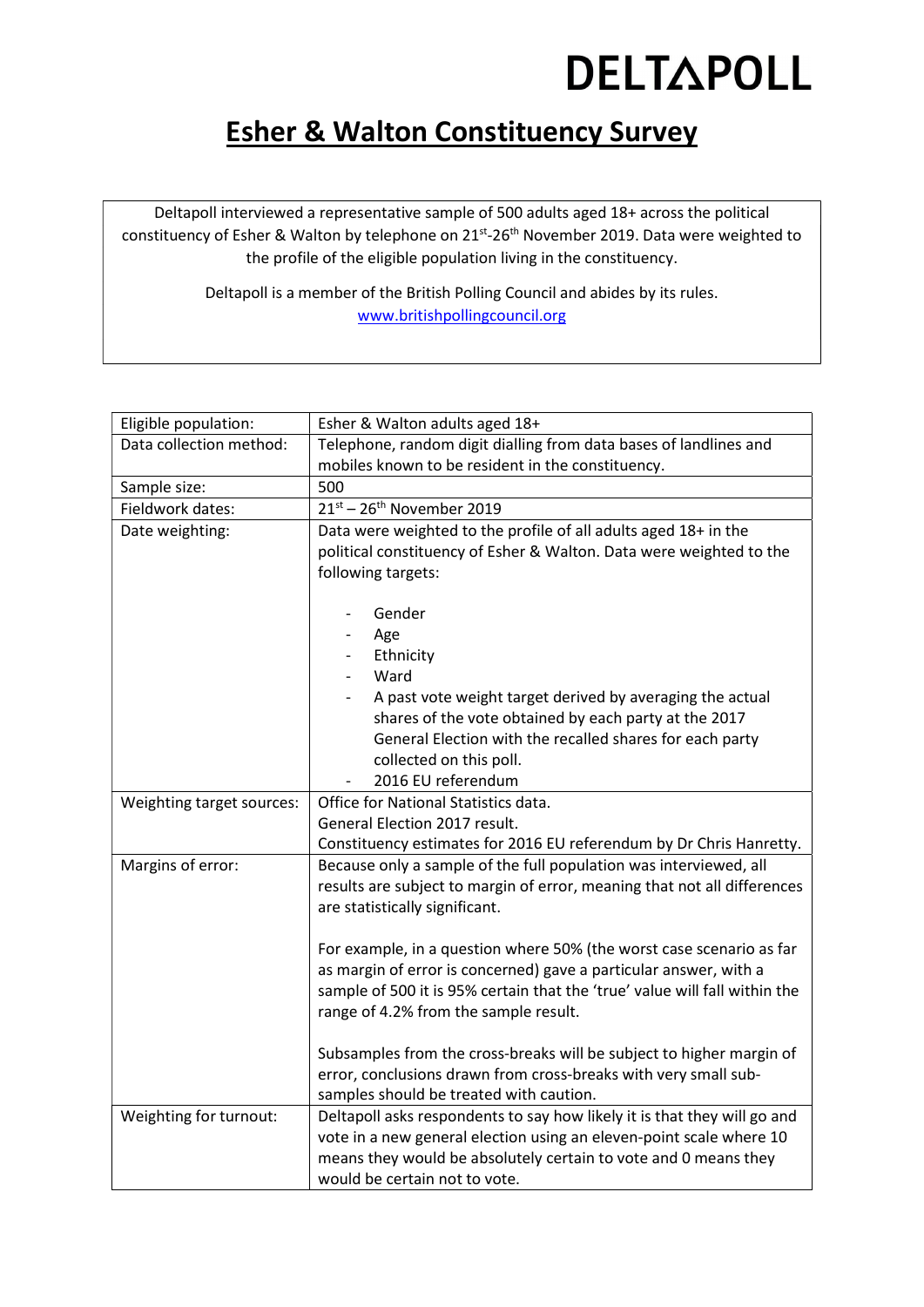### **DELTAPOLL**

|                   | We then weight people by their anticipated turnout. If someone is                                                                                                                                                                                                                                                                |
|-------------------|----------------------------------------------------------------------------------------------------------------------------------------------------------------------------------------------------------------------------------------------------------------------------------------------------------------------------------|
|                   | 10/10 certain to vote, they are given a weight of 1.0. If someone is                                                                                                                                                                                                                                                             |
|                   | 9/10 certain to vote they are given a weight of 0.9 etc                                                                                                                                                                                                                                                                          |
| Voting intention: | Those certain not to vote (0) were excluded from vote intention<br>calculations.                                                                                                                                                                                                                                                 |
|                   | Those who say they will vote are asked to say which party and<br>candidate they will support in the General Election on December 12 <sup>th</sup> .<br>Those who Don't know or Refuse to answer are excluded from the<br>vote intention calculation.                                                                             |
| Questions:        | All data tables shown in full below, in order and wording put to<br>respondents, including but not limited to all tables relating to<br>published data and all relevant tables preceding them.<br>Tables for demographic questions might not be included but these<br>should be clear from the cross-breaks on published tables. |
|                   | In all questions where the responses are a list of parties, names or<br>statements, these will typically have been displayed to respondents<br>in a randomising order.                                                                                                                                                           |

For further information please contact info@deltapoll.co.uk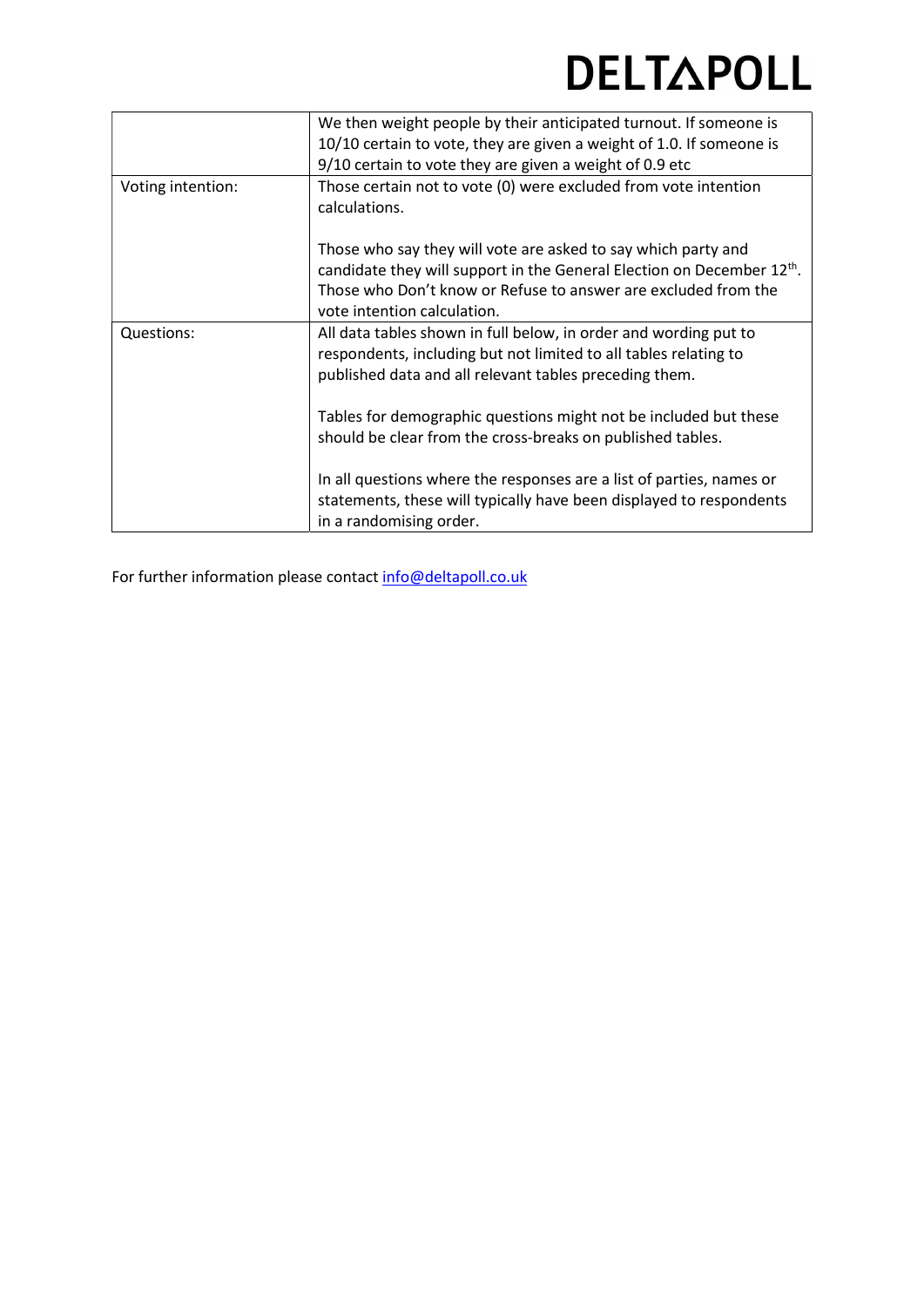**Telephone fieldwork : 21st to 26th November 2019**

Absolutes/col percents

#### Table 8

**Q1. As you may know, a General Election will be held on Thursday 12th December. On a scale of 0 (certain NOT to vote) to 10 (absolutely certain to vote), how likely are you to vote in the general election on December 12th? Please use a scale of 0-10, where 0 means you are certain NOT to vote and 10 means you are CERTAIN to vote. You can, of course, give any mark in between. Base: All respondents**

|                              |     |                   |                    | Gender             |           |           | Age                  |                   |                      |                      |            |            | SEG            |           |            |               | Vote Intention       |                      |                      | 2017 GE Vote         |                      |           |                      | EU Referendum<br>Vote 2016 |            | Voter Type                |                          |                          | Economic<br>Preference |                          |
|------------------------------|-----|-------------------|--------------------|--------------------|-----------|-----------|----------------------|-------------------|----------------------|----------------------|------------|------------|----------------|-----------|------------|---------------|----------------------|----------------------|----------------------|----------------------|----------------------|-----------|----------------------|----------------------------|------------|---------------------------|--------------------------|--------------------------|------------------------|--------------------------|
|                              |     |                   |                    |                    |           |           |                      |                   |                      |                      |            |            |                |           |            |               | Lib-                 |                      |                      |                      | Lib-                 |           |                      |                            |            |                           |                          |                          | Con-                   |                          |
|                              |     |                   |                    |                    |           |           |                      |                   |                      |                      |            |            |                |           | Con-       |               | eral                 |                      | Con-                 |                      | eral                 |           |                      |                            |            | Con                       |                          | Labour ser-              |                        |                          |
|                              |     |                   | Total Male         | Female 18-24 25-34 |           |           |                      | 35-44 45-54 55-64 |                      | $65+$                | AB         | C1         | C <sub>2</sub> | DE        | ser-       | vative Labour | Demo- Other<br>crat  | party                | ser-                 | vative Labour        | Demo-<br>crat        | Other     | Leave                | Remain Leaver              | Con        | Rem- Labour Rem-<br>ainer | Leaver                   | ainer                    | vative Labour<br>govt  | govt                     |
| Unweighted base              |     | 500 234           |                    | 266                | 16        | 16        | 79                   | 117               | 108                  | 162                  | 285        | 111        | 29             | 57        | 168        | 27            | 195                  | 17                   | 210                  | 60                   | 115                  | 32        | 161                  | 290                        | 111        | 91                        | -8                       | 49                       | 294                    | 131                      |
| Weighted base                |     | 500               | 242                | 258                | 38        | 56        | 98                   | 106               | 80                   | 121                  | 279        | -117       | 30             | 54        | 191        | 36            | 165                  | 18                   | 221                  | 72                   | 84                   | 26        | 188                  | 263                        | 133        | 84                        | 14                       | 54                       | 306                    | 128                      |
| Certain to vote              |     | $(10)$ 412<br>82% | 189<br>78%         | 222<br>86%         | 26<br>68% | 32<br>58% | 84<br>86%            | 90<br>85%         | 74<br>92%            | 104<br>86%           | 239<br>86% | 97<br>83%  | 24<br>79%      | 37<br>68% | 162<br>85% | 26<br>70%     | 153<br>93%           | 15<br>85%            | 193<br>87%           | 62<br>86%            | 76<br>92%            | 20<br>78% | 158<br>84%           | 230<br>87%                 | 124<br>93% | 65<br>78%                 | 10<br>75%                | 51<br>94%                | 258<br>84%             | 104<br>81%               |
|                              | (9) | 22<br>4%          | 11<br>4%           | 11<br>4%           | 6<br>16%  | 1<br>2%   | 2<br>2%              | 4<br>4%           | 1%                   | 8<br>7%              | 14<br>5%   | 3<br>3%    | 2%             | 4<br>7%   | 8<br>4%    | 4<br>12%      | $\overline{c}$<br>1% | $\overline{c}$<br>9% | 10<br>5%             | 3<br>4%              | -1<br>2%             | 1%        | 5<br>3%              | 10<br>4%                   | 4<br>3%    | 6<br>7%                   | $\overline{\phantom{a}}$ | 3<br>5%                  | 14<br>5%               | 8<br>6%                  |
|                              | (8) | 18<br>4%          | 14<br>6%           | 4<br>1%            | 3<br>9%   | 5<br>9%   | 5<br>5%              | 4<br>4%           |                      | 1%                   | 10<br>4%   | 5<br>4%    | 2<br>7%        | 2%        | 4%         | 4<br>11%      | 4<br>2%              |                      | 3%                   | $\overline{4}$<br>6% | 1%                   |           | $\overline{2}$<br>1% | 9<br>3%                    |            | 8%                        |                          | 1%                       | 8<br>3%                | $\overline{7}$<br>6%     |
|                              | (7) | 12<br>2%          | 8<br>3%            | 4<br>2%            |           | 8<br>14%  | $\overline{c}$<br>2% | 1%                |                      | 1%                   | 6<br>2%    | 5<br>$5%$  |                | -1<br>1%  | 9<br>5%    |               | $\overline{c}$<br>1% |                      | $\overline{7}$<br>3% | 1%                   | $\overline{4}$<br>4% |           | $\overline{c}$<br>1% | 5<br>2%                    | 1<br>1%    | 5<br>6%                   | -1<br>6%                 | $\overline{\phantom{a}}$ | 10<br>3%               | $\overline{2}$<br>1%     |
|                              | (6) | $\frac{2}{x}$     | $\mathbf{1}$<br>1% | -1                 |           |           | 1%                   | 1%                |                      |                      |            | 1%         |                | 2%        |            | 4%            | 1%                   |                      |                      |                      |                      |           |                      | $\overline{2}$<br>1%       |            |                           |                          |                          |                        | $\mathbf{1}$<br>1%       |
|                              | (5) | 11<br>2%          | 7<br>3%            | 4<br>2%            |           | 5<br>9%   |                      | 2<br>1%           | 3<br>3%              | 2<br>$1\%$           | 3%         | 2<br>2%    | 4%             |           | 5<br>3%    |               | 2<br>$1\%$           | 4%                   | 3<br>1%              |                      | 1%                   | 5<br>19%  | 4<br>2%              | 6<br>2%                    | 2<br>1%    | 1%                        |                          |                          | 9<br>3%                | $\overline{\phantom{a}}$ |
|                              | (4) | 5<br>1%           | 5<br>2%            |                    | 3<br>7%   |           |                      | 1%                |                      | 1%                   |            |            |                | 2<br>4%   |            |               |                      |                      |                      | 3<br>4%              |                      |           | 5<br>3%              |                            | 1<br>1%    |                           | 3<br>20%                 |                          |                        | 3<br>2%                  |
|                              | (3) | $\mathbf{1}$      |                    |                    |           |           | 1%                   |                   |                      |                      |            |            | 4%             |           |            | 3%            |                      |                      |                      |                      |                      |           |                      |                            |            |                           |                          |                          |                        | $\mathbf{1}$<br>1%       |
|                              | (2) | $\overline{1}$    |                    |                    |           |           |                      |                   |                      | 1%                   |            | 1%         |                |           |            |               |                      | 2%                   |                      |                      |                      | 1%        |                      |                            |            |                           |                          |                          |                        |                          |
|                              | (1) | $\overline{1}$    | -1                 |                    |           |           |                      |                   | 1%                   |                      |            |            |                |           |            |               |                      |                      |                      |                      |                      |           |                      |                            |            |                           |                          |                          |                        |                          |
| Certain not to vote          | (0) | 16<br>3%          | 5<br>2%            | 11<br>4%           |           | 5<br>9%   | 3<br>3%              | 3<br>3%           | $\overline{c}$<br>2% | 3<br>3%              | 3<br>1%    | 3<br>2%    | 4%             | 9<br>16%  |            |               |                      |                      | 1%                   |                      | 1%                   |           | 11<br>6%             |                            | 1%         |                           |                          |                          | 6<br>2%                | $\overline{c}$<br>1%     |
| NET: 7-10                    |     | 463<br>93%        | 222<br>92%         | 242<br>94%         | 35<br>93% | 47<br>83% | 93<br>95%            | 98<br>93%         | 75<br>93%            | 114<br>95%           | 269<br>96% | 110<br>94% | 26<br>89%      | 42<br>78% | 186<br>97% | 34<br>93%     | 161<br>98%           | 17<br>94%            | 216<br>98%           | 69<br>96%            | 82<br>98%            | 20<br>80% | 167<br>89%           | 255<br>97%                 | 129<br>97% | 83<br>99%                 | 11<br>80%                | 54<br>100%               | 291<br>95%             | 121<br>95%               |
| <b>NET: 4-6</b>              |     | 18<br>4%          | 13<br>5%           | 5<br>2%            | 3<br>7%   | 5<br>9%   | 2%                   | 4<br>4%           | 3<br>3%              | $\overline{c}$<br>2% | 3%         | 4<br>3%    | 4%             | 3<br>6%   | 5<br>3%    | 4%            | 3<br>2%              | -1<br>4%             | 3<br>2%              | 3<br>4%              | -1<br>1%             | 5<br>19%  | 9<br>5%              | 9<br>3%                    | 3<br>2%    | $1\%$                     | 3<br>20%                 | $\sim$<br>$\sim$         | 9<br>3%                | 4<br>3%                  |
|                              |     |                   |                    |                    |           |           |                      |                   |                      |                      |            |            |                |           |            |               |                      |                      |                      |                      |                      |           |                      |                            |            |                           |                          |                          |                        |                          |
|                              |     |                   |                    |                    |           |           |                      |                   |                      |                      |            |            |                |           |            |               |                      |                      |                      |                      |                      |           |                      |                            |            |                           |                          |                          |                        |                          |
|                              |     |                   |                    |                    |           |           |                      |                   |                      |                      |            |            |                |           |            |               |                      |                      |                      |                      |                      |           |                      |                            |            |                           |                          |                          |                        |                          |
|                              |     |                   |                    |                    |           |           |                      |                   |                      |                      |            |            |                |           |            |               |                      |                      |                      |                      |                      |           |                      | <b>ELTAPO</b>              |            |                           |                          |                          |                        |                          |
| <b>Prepared by Deltapoll</b> |     |                   |                    |                    |           |           |                      |                   |                      |                      |            |            |                |           |            |               |                      |                      |                      |                      |                      |           |                      |                            |            |                           |                          |                          |                        |                          |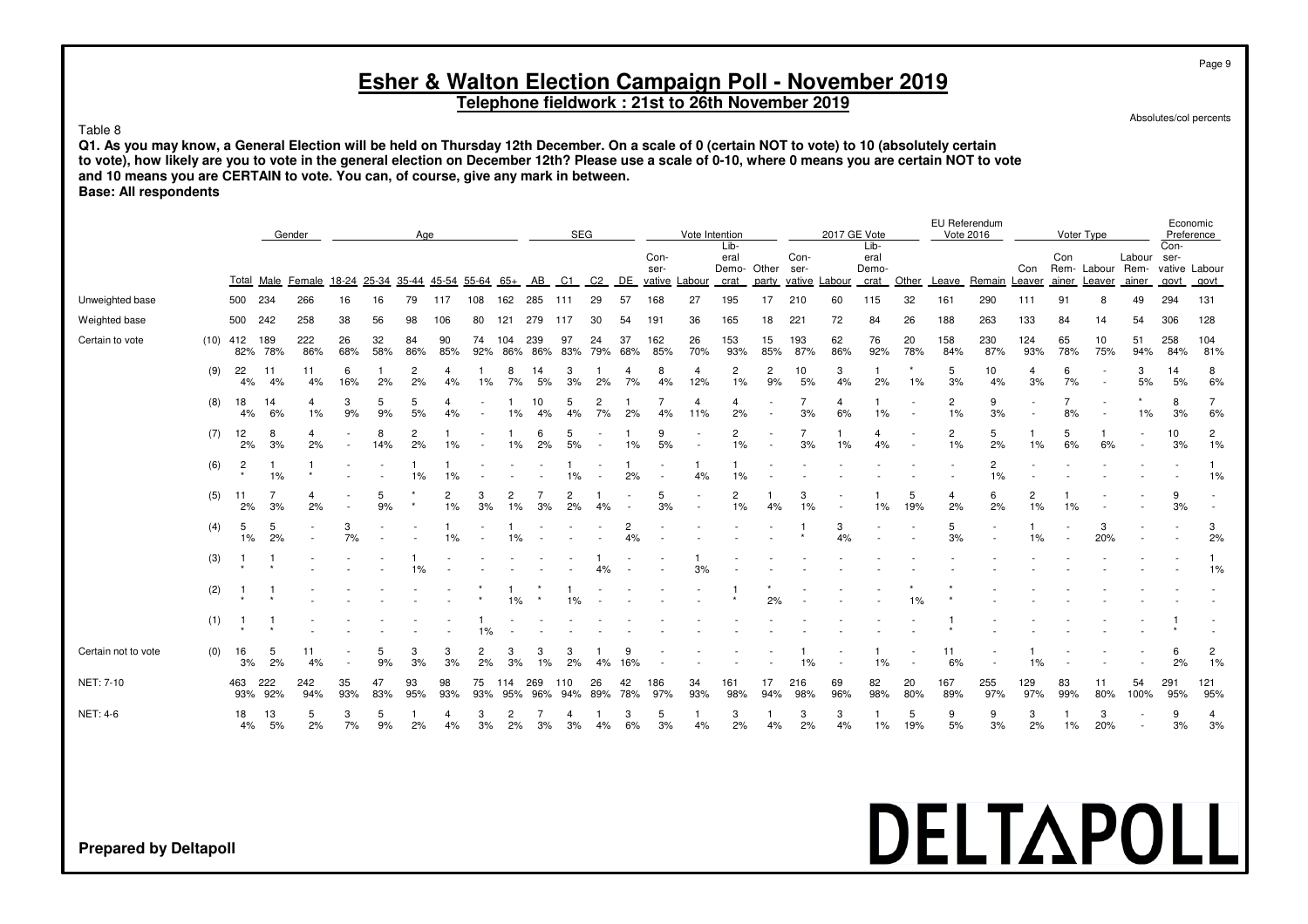**Telephone fieldwork : 21st to 26th November 2019**

Absolutes/col percents

Page 10

#### Table 8

**Q1. As you may know, a General Election will be held on Thursday 12th December. On a scale of 0 (certain NOT to vote) to 10 (absolutely certain to vote), how likely are you to vote in the general election on December 12th? Please use a scale of 0-10, where 0 means you are certain NOT to vote and 10 means you are CERTAIN to vote. You can, of course, give any mark in between. Base: All respondents**

|                    | Gender<br>Age |         |                                |      |      |      |      |       |      |      |      | <b>SEG</b>     |          |                        |        | Vote Intention                      |       |                        |        | 2017 GE Vote                  |       |      | EU Referendum<br>Vote 2016 |       |                      | Voter Type       |                                    |              | Economic<br>Preference |
|--------------------|---------------|---------|--------------------------------|------|------|------|------|-------|------|------|------|----------------|----------|------------------------|--------|-------------------------------------|-------|------------------------|--------|-------------------------------|-------|------|----------------------------|-------|----------------------|------------------|------------------------------------|--------------|------------------------|
|                    | Total         | Male    | Female 18-24 25-34 35-44 45-54 |      |      |      |      | 55-64 | 65+  | AB   | C1   | C <sub>2</sub> | DE.      | Con-<br>ser-<br>vative | Labour | Lib-<br>eral<br>Demo- Other<br>crat | party | Con-<br>ser-<br>vative | Labour | Lib-<br>eral<br>Demo-<br>crat | Other |      | Leave Remain Leaver        | Con   | Con<br>Rem-<br>ainer | Labour<br>Leaver | Labour ser-<br>Rem-<br>ainer       | Con-<br>govt | vative Labour<br>govt  |
| Weighted base      | 500           | 242     | 258                            | 38   | 56   | 98   | 106  | 80    | 121  | 279  | 117  | 30             | 54       | 191                    | 36     | 165                                 | 18    | 221                    | 72     | 84                            | 26    | 188  | 263                        | 133   | 84                   | 14               | 54                                 | 306          | 128                    |
| NET: 0-3           | 4%            | 8<br>3% | 4%                             |      | 9%   | 4%   | 3%   | 3%    | 3%   | 1%   | 3%   | 8%             | q<br>16% |                        | 3%     |                                     | 2%    | $1\%$                  |        | 1%                            | 1%    | 6%   | $\overline{\phantom{a}}$   | $1\%$ |                      |                  | $\sim$<br>$\overline{\phantom{a}}$ | 2%           | 2%                     |
| Mean               | 9.27          | 9.18    | 9.35                           | 9.23 | 8.09 | 9.40 | 9.38 | 9.49  | 9.46 | 9.58 | 9.33 | 9.00           | 7.89     | 9.61                   | 9.30   | 9.80                                | 9.57  | 9.67                   | 9.59   | 9.71                          | 8.94  | 9.04 | 9.68                       | 9.74  | 9.54                 | 8.65             | 9.94                               | 9.45         | 9.41                   |
| Standard deviation | 2.09          | 2.03    | 2.14                           | 1.61 | 2.98 | 1.91 | 1.97 | 1.96  | .91  | 1.38 | 1.88 | 2.47           | 3.79     | . .05                  | 1.49   | 0.88                                | .45   | .14                    | 1.25   | 1.19                          | 2.14  | 2.60 | 1.00                       | 1.25  | 0.99                 | 2.49             | 0.27                               | 1.70         | 1.70                   |
| Standard error     | 0.09          | 0.13    | 0.13                           | 0.40 | 0.74 | 0.21 | 0.18 | 0.19  | 015  | 0.08 | 0.18 | 0.46           | 0.50     | 0.08                   | 0.29   | 0.06                                | 0.35  | 0.08                   | 0.16   | 0.11                          | 0.38  | 0.21 | 0.06                       | 0.12  | 0.10                 | 0.88             | 0.04                               | 0.10         | 0.15                   |

# DELTAPOLL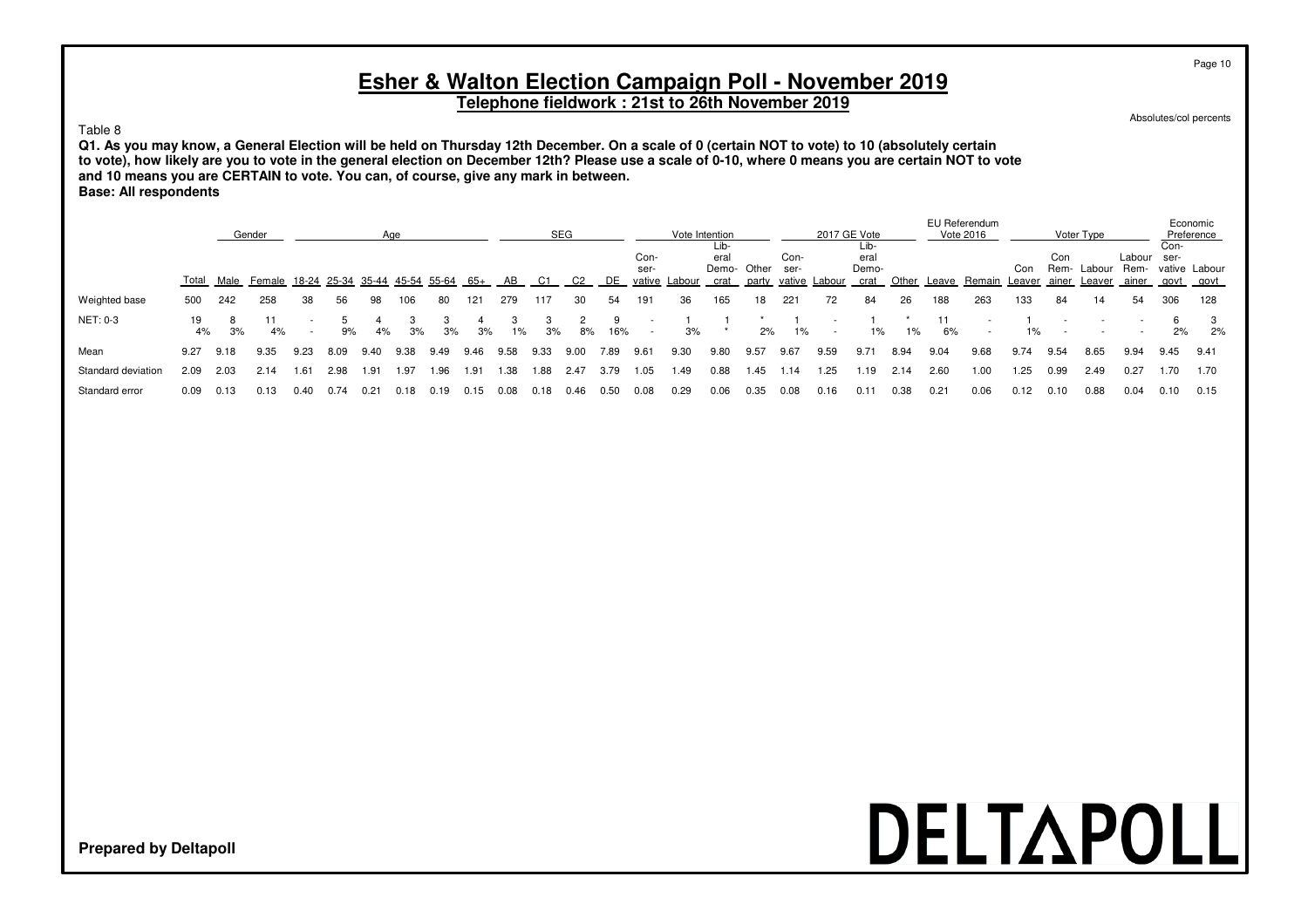**Telephone fieldwork : 21st to 26th November 2019**

Absolutes/col percents

Table 9

**Q2. In the General Election on 12th December, which candidate and party will you vote for here in the constituency of Esher & Walton? Base: All respondents**

|                                             | Gender<br>Age |            |           |                        |                   |           |           |           |           |            | <b>SEG</b> |                |           |                        |            | Vote Intention<br>Lib- |                          |                        | 2017 GE Vote | Lib-                  |           |            | EU Referendum<br>Vote 2016 |                                                      |                      | Voter Type                                           |                         | Con-                   | Economic<br>Preference |
|---------------------------------------------|---------------|------------|-----------|------------------------|-------------------|-----------|-----------|-----------|-----------|------------|------------|----------------|-----------|------------------------|------------|------------------------|--------------------------|------------------------|--------------|-----------------------|-----------|------------|----------------------------|------------------------------------------------------|----------------------|------------------------------------------------------|-------------------------|------------------------|------------------------|
|                                             | Total         | Male       | Female    |                        | 18-24 25-34 35-44 |           | 45-54     | 55-64     | 65+       | AB.        | C1         | C <sub>2</sub> | DE        | Con-<br>ser-<br>vative | Labour     | eral<br>Demo-<br>crat  | Other<br>party           | Con-<br>ser-<br>vative | Labour       | eral<br>Demo-<br>crat | Other     | Leave      | Remain                     | Con<br>Leaver                                        | Con<br>Rem-<br>ainer | Labour<br>Leaver                                     | Labour<br>Rem-<br>ainer | ser-<br>vative<br>govt | Labour<br>govt         |
| Unweighted base                             | 500           | 234        | 266       | 16                     | 16                | 79        | 117       | 108       | 162       | 285        | 111        | 29             | 57        | 168                    | 27         | 195                    |                          | 210                    | 60           | 115                   | 32        | 161        | 290                        | 111                                                  | 91                   | 8                                                    | 49                      | 294                    | 131                    |
| Weighted base                               | 500           | 242        | 258       | 38                     | 56                | 98        | 106       | 80        | 121       | 279        | 117        | 30             | 54        | 191                    | 36         | 165                    | 18                       | 221                    | 72           | 84                    | 26        | 188        | 263                        | 133                                                  | 84                   | 14                                                   | 54                      | 306                    | 128                    |
| Conservative (Dominic<br>Raab)              | 191<br>38%    | 104<br>43% | 87<br>34% | 6<br>16%               | 16<br>29%         | 31%       | 39%       | 37<br>46% | 61<br>50% | 104<br>37% | 45<br>38%  | 14<br>48%      | 24<br>45% | 191<br>100%            |            |                        |                          | 155<br>70%             |              | 4%                    | 14<br>57% | 135<br>72% | 48<br>18%                  | 118<br>89%                                           | 34<br>41%            |                                                      |                         | 187<br>61%             | 3<br>3%                |
| <b>Liberal Democrat</b><br>(Monica Harding) | 165<br>33%    | 65<br>27%  | 99<br>39% | 29%                    | 19<br>35%         | 38<br>38% | 40<br>38% | 25<br>32% | 31<br>25% | 107<br>38% | 38<br>32%  | 17%            | 12%       |                        |            | 165<br>100%            | $\overline{\phantom{a}}$ | 30<br>14%              | 36<br>50%    | 68<br>81%             | 3<br>13%  | 6<br>3%    | 145<br>55%                 | 5<br>4%                                              | 26<br>31%            | $\overline{\phantom{a}}$<br>$\overline{\phantom{a}}$ | 36<br>67%               | 59<br>19%              | 71<br>56%              |
| Labour (Peter Ashurst)                      | 36<br>7%      | 21<br>9%   | 15<br>6%  | 23%                    | 6<br>10%          | 14<br>14% | 3%        | 3%        | 2%        | 18<br>7%   | 10<br>8%   | 4%             | 13%       |                        | 36<br>100% |                        |                          | 2<br>$1\%$             | 26<br>36%    | $1\%$                 |           | 8<br>4%    | 17<br>6%                   | $\overline{\phantom{a}}$<br>$\overline{\phantom{a}}$ | $\overline{2}$<br>2% | 8<br>55%                                             | 14<br>25%               | $\star$                | 34<br>27%              |
| Some other party                            | 18<br>4%      | 11<br>5%   | 3%        |                        | 6<br>11%          | 2%        | 3<br>3%   | 3<br>3%   | 2%        | 12<br>4%   | 1%         | 3<br>9%        | 2<br>4%   |                        |            |                        | 18<br>100%               | 3<br>1%                | 3<br>5%      | 5<br>6%               | 18%       | 8<br>4%    | 10<br>4%                   | 2<br>1%                                              | 1%                   | $\overline{2}$<br>12%                                | $\mathbf{2}$<br>3%      | 13<br>4%               | 3<br>2%                |
| Would not vote                              | 16<br>3%      | 5<br>2%    | 11<br>4%  |                        | 5<br>9%           | 3%        | 3<br>3%   | 3%        | 3%        | 1%         | 3<br>3%    | 4%             | 9<br>16%  |                        |            |                        |                          | $1\%$                  |              | 1%                    |           | 11<br>6%   |                            | 1%                                                   |                      |                                                      |                         | 6<br>2%                | 2<br>1%                |
| Refused                                     | 8<br>2%       | 1%         | 2%        |                        |                   |           | 1%        | 2%        | 4%        | 2%         | 1%         |                | 2%        |                        |            |                        |                          |                        |              |                       |           | 2<br>1%    | 2%                         | $\overline{\phantom{a}}$                             | 1%                   |                                                      |                         | 3<br>1%                |                        |
| Don't know                                  | 66<br>13%     | 32<br>13%  | 34<br>13% | 12 <sup>2</sup><br>31% | 7%                | 12%       | 13<br>13% | 12%       | 16<br>14% | 31<br>11%  | 20<br>17%  | 18%            | 8%        |                        |            |                        |                          | 29<br>13%              | 10%          | 6<br>7%               | 12%       | 19<br>10%  | 40<br>15%                  | 5%                                                   | 21<br>25%            | 5<br>34%                                             | 2<br>5%                 | 38<br>12%              | 14<br>11%              |

# DELTAPOLL

**Prepared by Deltapoll**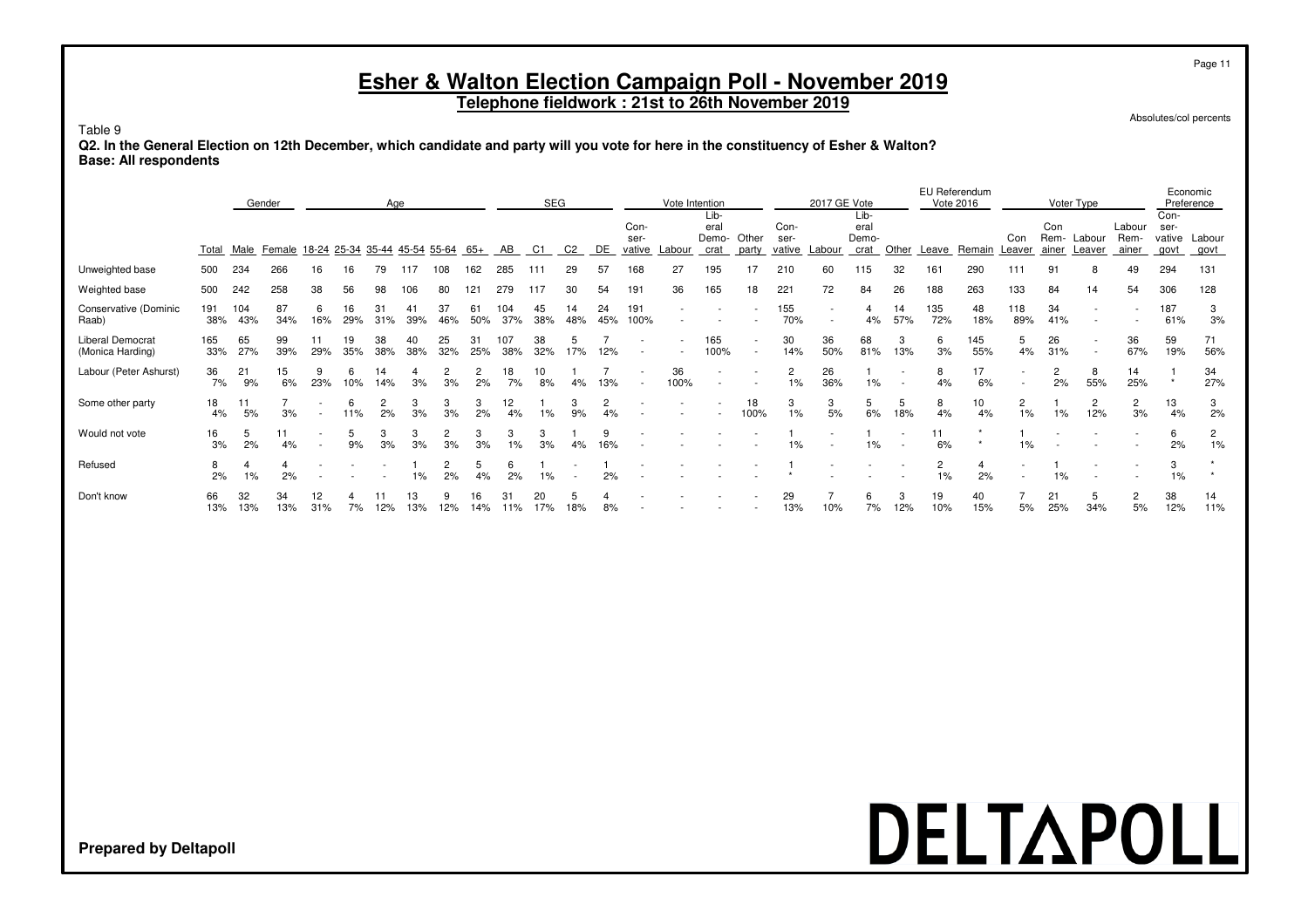**Telephone fieldwork : 21st to 26th November 2019**

Absolutes/col percents

#### Table 10

**Q2. In the General Election on 12th December, which candidate and party will you vote for here in the constituency of Esher & Walton? Base: All respondents giving a party**

|                                             | Gender<br>Age |            |                                           |     |            |     |     |           |     |            | <b>SEG</b>    |                |           |                          | Vote Intention | Lib-                     |                |                        | 2017 GE Vote             | Lib-                  |           |            | EU Referendum<br>Vote 2016 |                          |                      | Voter Type               |                         | Con-                   | Economic<br>Preference |
|---------------------------------------------|---------------|------------|-------------------------------------------|-----|------------|-----|-----|-----------|-----|------------|---------------|----------------|-----------|--------------------------|----------------|--------------------------|----------------|------------------------|--------------------------|-----------------------|-----------|------------|----------------------------|--------------------------|----------------------|--------------------------|-------------------------|------------------------|------------------------|
|                                             |               |            | Total Male Female 18-24 25-34 35-44 45-54 |     |            |     |     | 55-64     | 65+ | AB         | C1            | C <sub>2</sub> | DE        | Con-<br>ser-<br>vative   | Labour         | eral<br>Demo-<br>crat    | Other<br>party | Con-<br>ser-<br>vative | Labour                   | eral<br>Demo-<br>crat | Other     | Leave      | Remain                     | Con<br>Leaver            | Con<br>Rem-<br>ainer | Labour<br>Leaver         | Labour<br>Rem-<br>ainer | ser-<br>vative<br>govt | Labour<br>govt         |
| Unweighted base                             | 407           | 196        | 211                                       |     | 14.        | 67  | 95  | 88        | 131 | 237        | 90            | 23             | 45        | 168                      | 27             | 195                      |                | 179                    | 55                       | 106                   | 28        | 135        | 242                        | 103                      | 71                   | b.                       | 47                      | 245                    | 116                    |
| Weighted base                               | 410           | 202        | 209                                       | 26  | 48         | 84  | 88  | 67        | 96  | 241        | 93            | 23             | 40        | 191                      | 36             | 165                      | 18             | 190                    | 65                       | 77                    | 22        | 156        | 219                        | 125                      | 63                   | 9                        | 51                      | 259                    | 112                    |
| Conservative (Dominic<br>Raab)              | 191<br>47%    | 104<br>52% | 87<br>42%                                 | 24% | 16.<br>34% | 36% | 47% | 55%       | 63% | 104<br>43% | 45<br>48%     | 14<br>62%      | 24<br>61% | 191<br>100%              |                |                          |                | 155<br>82%             | $\overline{\phantom{a}}$ | 5%                    | 14<br>64% | 135<br>86% | 48<br>22%                  | 118<br>95%               | 34<br>55%            | $\overline{\phantom{a}}$ |                         | 187<br>72%             | 3%                     |
| <b>Liberal Democrat</b><br>(Monica Harding) | 165<br>40%    | 65<br>32%  | 99<br>48%                                 | 43% | 19<br>41%  | 45% | 45% | 25<br>38% | 32% | 107<br>44% | 38<br>41%     | 22%            | 17%       | $\overline{\phantom{a}}$ |                | 165<br>100%              | $\sim$         | 30<br>16%              | 36<br>55%                | 68<br>88%             | 15%       | 4%         | 145<br>66%                 | 5<br>4%                  | 26<br>41%            | $\overline{\phantom{a}}$ | 36<br>70%               | 59<br>23%              | 71<br>64%              |
| Labour (Peter Ashurst)                      | 36<br>9%      | 21<br>10%  | 15<br>7%                                  | 33% | 12%        | 17% | 4%  | 3%        | 2%  | 18<br>8%   | 10<br>10%     | 5%             | 17%       |                          | 36<br>100%     | $\overline{\phantom{a}}$ |                | $1\%$                  | 26<br>39%                | 1%                    |           | 5%         | 17<br>8%                   | $\overline{\phantom{a}}$ | 3%                   | 8<br>82%                 | 14<br>27%               |                        | 34<br>31%              |
| Some other party                            | 18<br>4%      | 6%         | 3%                                        |     | 13%        | 2%  | 4%  | 4%        |     | 12<br>5%   | $\frac{9}{6}$ | 1%             | 5%        |                          |                |                          | 18<br>100%     | 1%                     | 5%                       | 7%                    | 21%       | 5%         | 10<br>4%                   | $\overline{2}$<br>$1\%$  | $1\%$                | 18%                      | $\overline{2}$<br>4%    | 13<br>5%               | 3<br>2%                |

## DELTAPOLL

**Prepared by Deltapoll**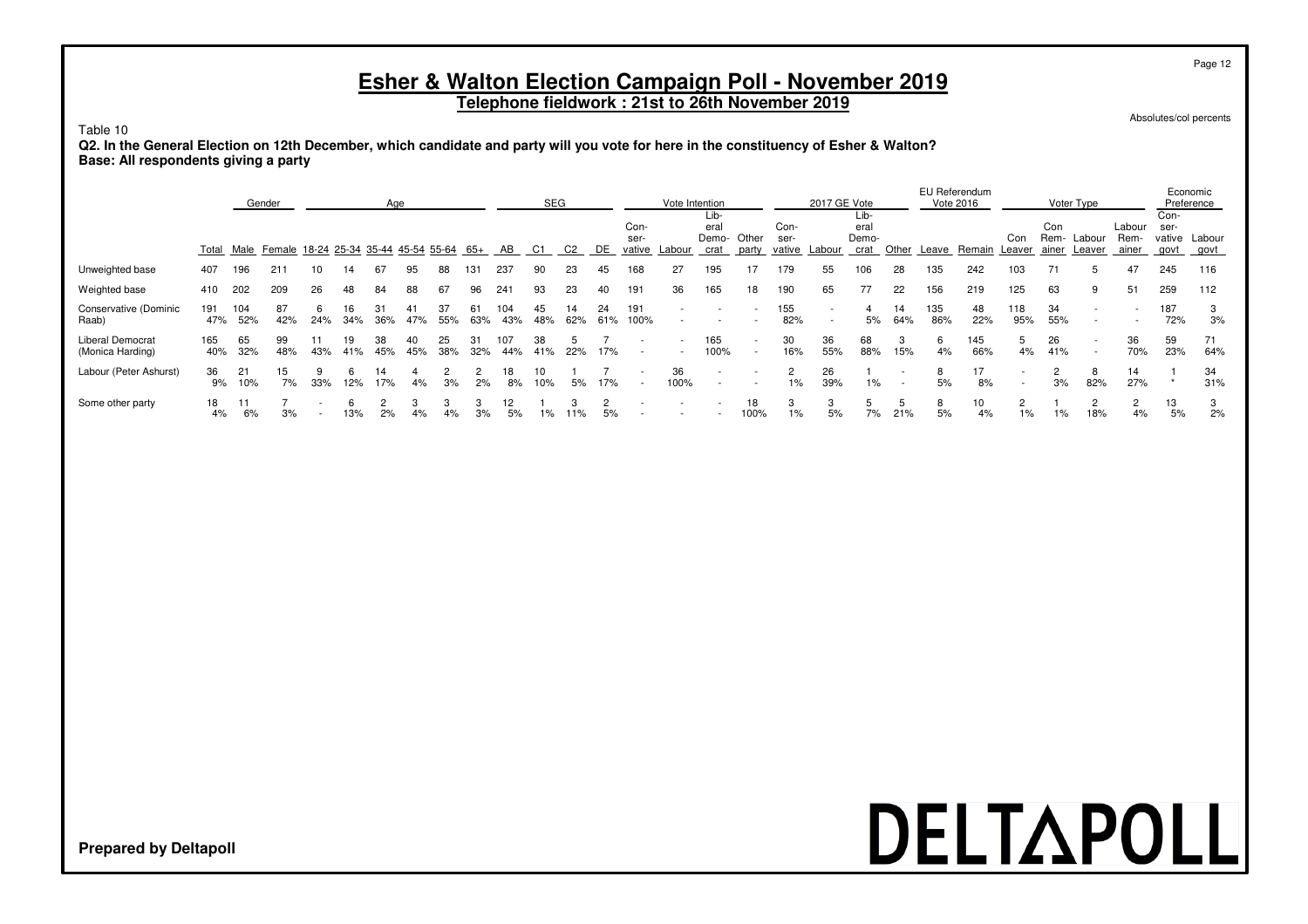**Telephone fieldwork : 21st to 26th November 2019**

Absolutes/col percents

#### Table 11

**Q2. In the General Election on 12th December, which candidate and party will you vote for here in the constituency of Esher & Walton? Base: All respondents giving a party (turnout weighted)**

|                                             | Gender<br>Age |           |                                                 |     |           |           |           |           |           |            | <b>SEG</b> |                |           |                        | Vote Intention | Lib-                  |                |                        | 2017 GE Vote | Lib-                  |           |            | EU Referendum<br>Vote 2016 |                                 |                      | Voter Type               |                         | Con-                   | Economic<br>Preference |
|---------------------------------------------|---------------|-----------|-------------------------------------------------|-----|-----------|-----------|-----------|-----------|-----------|------------|------------|----------------|-----------|------------------------|----------------|-----------------------|----------------|------------------------|--------------|-----------------------|-----------|------------|----------------------------|---------------------------------|----------------------|--------------------------|-------------------------|------------------------|------------------------|
|                                             |               |           | Total Male Female 18-24 25-34 35-44 45-54 55-64 |     |           |           |           |           | 65+       | AB         | C1         | C <sub>2</sub> | DE        | Con-<br>ser-<br>vative | Labour         | eral<br>Demo-<br>crat | Other<br>party | Con-<br>ser-<br>vative | Labour       | eral<br>Demo-<br>crat | Other     | Leave      | Remain                     | Con<br>Leaver                   | Con<br>Rem-<br>ainer | Labour<br>Leaver         | Labour<br>Rem-<br>ainer | ser-<br>vative<br>govt | Labour<br>govt         |
| Unweighted base                             | 397           | 189       | 208                                             | 10  | 12        | 64        | 93        | 87        | 129       | 232        | 87         | 22             | 44        | 165                    | 25             | 191                   | 16             | 176                    | 54           | 105                   | 27        | 132        | 238                        | 102                             | 69                   | 5                        | 47                      | 240                    | 113                    |
| Weighted base                               | 396           | 191       | 205                                             | 25  | 42        | 81        | 86        | 66        | 95        | 233        | 89         | 22             | 39        | 184                    | 34             | 161                   | 17             | 185                    | 64           | 76                    | 20        | 154        | 212                        | 124                             | 59                   | 9                        | 51                      | 251                    | 108                    |
| Conservative (Dominic<br>Raab)              | 184<br>46%    | 98<br>52% | 86<br>42%                                       | 23% | 25%       | 37%       | 47%       | 56%       | 60<br>64% | 99<br>43%  | 43<br>48%  | 14<br>64%      | 24<br>61% | 184<br>100%            |                |                       |                | 152<br>82%             |              | 3<br>3%               | 12<br>61% | 134<br>87% | 43<br>20%                  | 118<br>95%                      | 32<br>54%            |                          |                         | 181<br>72%             | 3<br>2%                |
| <b>Liberal Democrat</b><br>(Monica Harding) | 161<br>41%    | 63<br>33% | 99<br>48%                                       | 44% | 19<br>47% | 36<br>45% | 39<br>45% | 25<br>38% | 31%       | 106<br>45% | 36<br>41%  | 23%            | 16%       |                        | $\overline{a}$ | 161<br>100%           | $\sim$         | 30<br>16%              | 36<br>56%    | 67<br>89%             | 17%       | 6.<br>4%   | 143<br>68%                 | 5<br>4%                         | 25<br>42%            | $\overline{\phantom{a}}$ | 36<br>70%               | 57<br>23%              | 70<br>65%              |
| Labour (Peter Ashurst)                      | 34<br>9%      | 19<br>10% | 15<br>7%                                        | 33% | 13%       | 15%       | 4%        | 3%        | 2%        | 7%         | 10%        | 2%             | 18%       |                        | 34<br>100%     |                       |                | $1\%$                  | 25<br>39%    | 1%                    |           | 8<br>5%    | 16<br>8%                   | $\overline{\phantom{a}}$<br>. . | 3%                   | 8<br>82%                 | 14<br>27%               |                        | 32<br>30%              |
| Some other party                            | 4%            | 6%        | 3%                                              |     | 15%       | 3%        | 4%        | 3%        | 3%        | 5%         | 1%         | 12%            | 6%        |                        |                |                       | 100%           | $1\%$                  | 5%           | 7%                    | 22%       | 5%         | 10<br>4%                   | $1\%$                           | 1%                   | 18%                      | 3%                      | 12<br>5%               | 3<br>2%                |

## DELTAPOLL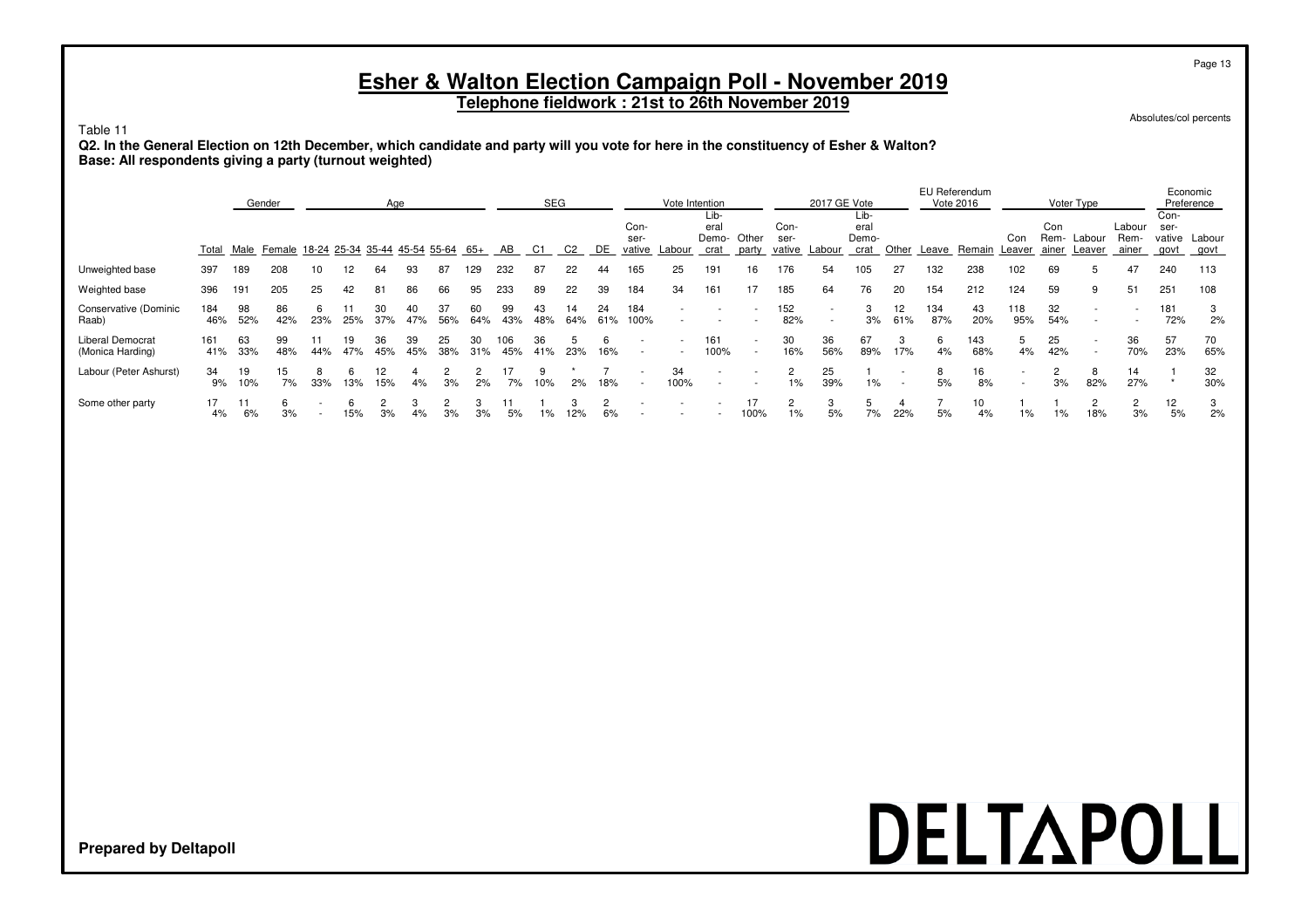**Telephone fieldwork : 21st to 26th November 2019**

Absolutes/col percents

#### Table 13

**Q3. How would you vote if you felt that the only two candidates with a realistic chance of winning here in Esher & Walton were the Conservatives, or Labour? Base: All respondents**

|                         |            |            | Gender     |             |           |                          | Age                  |           |           |            | <b>SEG</b>               |                |           |                                    | Vote Intention           |                                     |                                    |                      | 2017 GE Vote             |                               |                       |            | EU Referendum<br>Vote 2016 |                                                      |                      | Voter Type                                           |                          |                      | Economic<br>Preference                               |
|-------------------------|------------|------------|------------|-------------|-----------|--------------------------|----------------------|-----------|-----------|------------|--------------------------|----------------|-----------|------------------------------------|--------------------------|-------------------------------------|------------------------------------|----------------------|--------------------------|-------------------------------|-----------------------|------------|----------------------------|------------------------------------------------------|----------------------|------------------------------------------------------|--------------------------|----------------------|------------------------------------------------------|
|                         | Total      | Male       | Female     | 18-24 25-34 |           |                          | 35-44 45-54          | 55-64     | 65+       | AB         | C <sub>1</sub>           | C <sub>2</sub> | DE        | Con-<br>ser-<br>vative Labour      |                          | Lib-<br>eral<br>Demo- Other<br>crat |                                    | Con-<br>ser-         | party vative Labour      | Lib-<br>eral<br>Demo-<br>crat | Other                 |            | Leave Remain               | Con<br>Leaver                                        | Con<br>ainer         | Rem- Labour<br>Leaver                                | Labour<br>Rem-<br>ainer  | Con-<br>ser-<br>govt | vative Labour<br>govt                                |
| Unweighted base         | 500        | 234        | 266        | 16          | 16        | 79                       | 117                  | 108       | 162       | 285        | 111                      | 29             | 57        | 168                                | 27                       | 195                                 | 17                                 | 210                  | 60                       | 115                           | 32                    | 161        | 290                        | 111                                                  | 91                   | 8                                                    | 49                       | 294                  | 131                                                  |
| Weighted base           | 500        | 242        | 258        | 38          | 56        | 98                       | 106                  | 80        | 121       | 279        | 117                      | 30             | 54        | 191                                | 36                       | 165                                 | 18                                 | 221                  | 72                       | 84                            | 26                    | 188        | 263                        | 133                                                  | 84                   | 14                                                   | 54                       | 306                  | 128                                                  |
| Conservative            | 267<br>53% | 139<br>57% | 128<br>50% | 13<br>35%   | 31<br>55% | 45<br>46%                | 58<br>55%            | 45<br>57% | 73<br>61% | 144<br>52% | 66<br>56%                | 21<br>70%      | 28<br>52% | 191<br>100%                        | 4%                       | 32<br>19%                           | 11<br>62%                          | 188<br>85%           | 3<br>4%                  | 17<br>21%                     | 17<br>67%             | 149<br>80% | 103<br>39%                 | 124<br>94%                                           | 61<br>73%            | 2<br>12%                                             | 2%                       | 254<br>83%           | 5<br>4%                                              |
| Labour                  | 125<br>25% | 57<br>24%  | 68<br>26%  | 16<br>42%   | 11<br>20% | 29<br>29%                | 29<br>27%            | 21<br>26% | 19<br>15% | 71<br>26%  | 32<br>27%                | 3<br>10%       | 12<br>23% | $\sim$<br>$\overline{\phantom{a}}$ | 35<br>96%                | 75<br>46%                           | 3<br>14%                           | 10<br>4%             | 52<br>73%                | 42<br>50%                     | $\overline{4}$<br>17% | 18<br>9%   | 89<br>34%                  | $\overline{4}$<br>3%                                 | 5<br>6%              | 12<br>88%                                            | 36<br>66%                | 12<br>4%             | 105<br>82%                                           |
| <b>Liberal Democrat</b> | 32<br>6%   | 17<br>7%   | 15<br>6%   | $\sim$      | 4<br>7%   | 8<br>8%                  | 9<br>8%              | 3<br>4%   | 8<br>7%   | 26<br>9%   | $\overline{4}$<br>4%     | 4%             | $1\%$     | $\overline{\phantom{a}}$           | $\overline{\phantom{a}}$ | 30<br>18%                           | $\overline{\phantom{a}}$<br>$\sim$ | $\overline{7}$<br>3% | 5<br>7%                  | 15<br>18%                     | $\overline{c}$<br>8%  | $\star$    | 31<br>12%                  | $\overline{\phantom{a}}$<br>$\overline{\phantom{a}}$ | $\overline{7}$<br>8% | $\overline{\phantom{a}}$<br>$\overline{\phantom{a}}$ | 5<br>9%                  | 12<br>4%             | 6<br>5%                                              |
| Some other party        | 5<br>1%    | 2<br>1%    | 2<br>1%    | $\sim$      | 2%        | $\overline{c}$<br>2%     | 1%                   |           | $1\%$     | 3<br>1%    | $\overline{\phantom{a}}$ | 4%             | 1%        | $\overline{\phantom{a}}$           |                          | 1%                                  | 4<br>19%                           |                      | $\overline{c}$<br>2%     | 1%                            | 2%                    | 1%         | 4<br>1%                    | $\overline{\phantom{a}}$                             |                      |                                                      | $\overline{c}$<br>3%     | $\star$              | $\overline{c}$<br>2%                                 |
| Would not vote          | 34<br>7%   | 10<br>4%   | 25<br>10%  | $\sim$      | 5<br>9%   | 13<br>13%                | $\overline{4}$<br>4% | 5<br>6%   | 6%        | 19<br>7%   | 4<br>3%                  | 2<br>5%        | 9<br>17%  |                                    |                          | 17<br>11%                           | $\sim$                             | 4<br>2%              | 9<br>12%                 | 5<br>6%                       | 2%                    | 12<br>6%   | 16<br>6%                   | $1\%$                                                | 3<br>3%              | $\overline{\phantom{a}}$<br>$\sim$                   | 9<br>16%                 | 11<br>4%             | $\overline{c}$<br>2%                                 |
| Refused                 | 1%         | 3<br>$1\%$ | 3<br>1%    |             |           | $\overline{\phantom{a}}$ | 1%                   | 2<br>3%   | 4<br>3%   | 4<br>1%    | 1%                       |                | 2%        |                                    | $\overline{a}$           |                                     |                                    |                      | $\overline{\phantom{a}}$ |                               |                       | 2<br>1%    | 3<br>1%                    | $\overline{\phantom{a}}$                             |                      |                                                      | $\overline{\phantom{a}}$ | $\overline{2}$<br>1% | $\overline{\phantom{a}}$<br>$\overline{\phantom{a}}$ |
| Don't know              | 29<br>6%   | 13<br>5%   | 17<br>6%   | 9<br>23%    | 4<br>7%   | 2%                       | 4<br>4%              | 4<br>5%   | 8<br>7%   | 12<br>4%   | 11<br>9%                 | 2<br>7%        | 3<br>5%   | $\star$                            | $\overline{a}$<br>٠      | 8<br>5%                             | 5%                                 | 12<br>$5%$           | 2<br>2%                  | 3<br>3%                       | 4%                    | 5<br>3%    | 18<br>7%                   | 3<br>3%                                              | 9<br>10%             | $\overline{\phantom{a}}$<br>$\sim$                   | $\overline{c}$<br>3%     | 13<br>4%             | 8<br>6%                                              |
|                         |            |            |            |             |           |                          |                      |           |           |            |                          |                |           |                                    |                          |                                     |                                    |                      |                          |                               |                       |            |                            |                                                      |                      |                                                      |                          |                      |                                                      |
|                         |            |            |            |             |           |                          |                      |           |           |            |                          |                |           |                                    |                          |                                     |                                    |                      |                          |                               |                       |            |                            |                                                      |                      |                                                      |                          |                      |                                                      |
|                         |            |            |            |             |           |                          |                      |           |           |            |                          |                |           |                                    |                          |                                     |                                    |                      |                          |                               |                       |            |                            |                                                      |                      |                                                      |                          |                      |                                                      |
|                         |            |            |            |             |           |                          |                      |           |           |            |                          |                |           |                                    |                          |                                     |                                    |                      |                          |                               |                       |            |                            |                                                      |                      |                                                      |                          |                      |                                                      |
|                         |            |            |            |             |           |                          |                      |           |           |            |                          |                |           |                                    |                          |                                     |                                    |                      |                          |                               |                       |            |                            |                                                      |                      |                                                      |                          |                      |                                                      |

### DELTAPOLL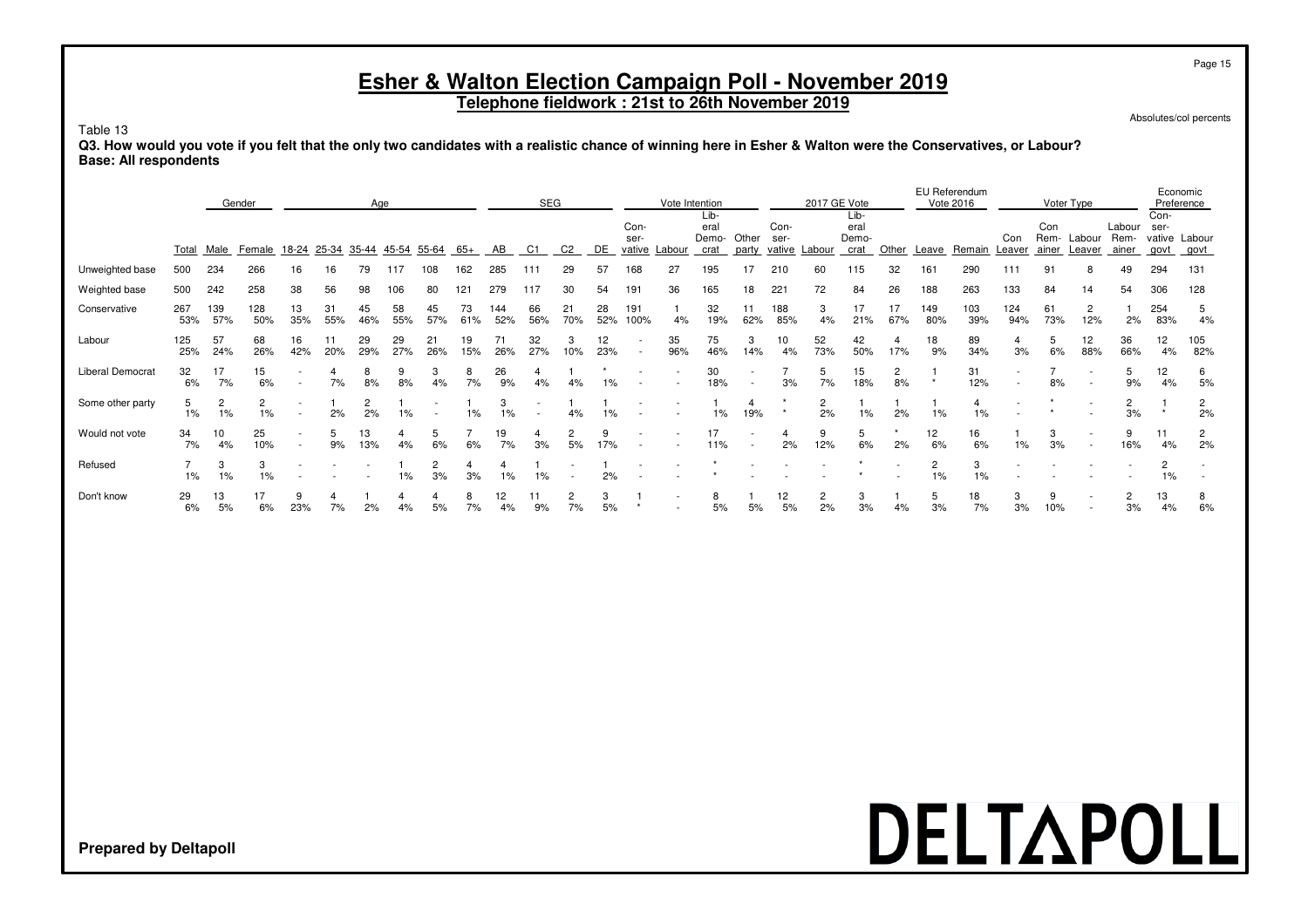**Telephone fieldwork : 21st to 26th November 2019**

Absolutes/col percents

#### Table 14

**Q3. How would you vote if you felt that the only two candidates with a realistic chance of winning here in Esher & Walton were the Conservatives, or Labour? Base: All respondents giving a party**

|                         |            |            | Gender                                          |           |           | Age       |           |           |           |            | <b>SEG</b>               |                |           |              | Vote Intention |                               |                                                      |              | 2017 GE Vote  |                               |           |            | EU Referendum<br>Vote 2016 |                                                      |                      | Voter Type               |                         |                                       | Economic<br>Preference |
|-------------------------|------------|------------|-------------------------------------------------|-----------|-----------|-----------|-----------|-----------|-----------|------------|--------------------------|----------------|-----------|--------------|----------------|-------------------------------|------------------------------------------------------|--------------|---------------|-------------------------------|-----------|------------|----------------------------|------------------------------------------------------|----------------------|--------------------------|-------------------------|---------------------------------------|------------------------|
|                         |            |            | Total Male Female 18-24 25-34 35-44 45-54 55-64 |           |           |           |           |           | 65+       | AB         | C1                       | C <sub>2</sub> | DE        | Con-<br>ser- | vative Labour  | Lib-<br>eral<br>Demo-<br>crat | Other<br>party                                       | Con-<br>ser- | vative Labour | Lib-<br>eral<br>Demo-<br>crat | Other     | Leave      | Remain Leaver              | Con                                                  | Con<br>Rem-<br>ainer | Labour<br>Leaver         | Labour<br>Rem-<br>ainer | Con-<br>ser-<br>vative Labour<br>govt | govt                   |
| Unweighted base         | 429        | 205        | 224                                             | 13        | 14        | 71        | 105       | 88        | 36        | 249        | 96                       | 24             | 46        | 167          | 27             | 170                           | 15                                                   | 195          | 57            | '00                           | 29        | 145        | 251                        | 106                                                  | 81                   | 8                        | 46                      | 264                                   | 124                    |
| Weighted base           | 430        | 216        | 213                                             | 29        | 48        | 83        | 97        | 69        | 101       | 244        | 101                      | 26             | 41        | 191          | 36             | 138                           | 17                                                   | 205          | 61            | 75                            | 24        | 169        | 226                        | 128                                                  | 73                   | 14                       | 43                      | 279                                   | 118                    |
| Conservative            | 267<br>62% | 139<br>64% | 128<br>60%                                      | 13<br>45% | 31<br>65% | 45<br>54% | 58<br>60% | 45<br>65% | 73<br>72% | 144<br>59% | 66<br>65%                | 21<br>80%      | 28<br>68% | 191<br>100%  | 4%             | 32<br>23%                     | 65%                                                  | 188<br>92%   | 4%            | 17<br>23%                     | 17<br>71% | 149<br>88% | 103<br>45%                 | 124<br>97%                                           | 61<br>84%            | $\overline{2}$<br>12%    | 2%                      | 254<br>91%                            | .5<br>4%               |
| Labour                  | 125<br>29% | 57<br>27%  | 68<br>32%                                       | 16<br>55% | 24%       | 29<br>35% | 29<br>30% | 21<br>30% | 19<br>18% | 29%        | 32<br>31%                | 3<br>12%       | 12<br>30% |              | 35<br>96%      | 75<br>54%                     | 3<br>15%                                             | 10<br>5%     | 52<br>85%     | 42<br>55%                     | 18%       | 18<br>11%  | 89<br>39%                  | 4<br>3%                                              | 6%                   | 12 <sub>2</sub><br>88%   | 36<br>83%               | 12<br>4%                              | 105<br>89%             |
| <b>Liberal Democrat</b> | 32<br>8%   | 8%         | 15<br>7%                                        |           | 8%        | 10%       | 9%        | 5%        | 8%        | 26<br>11%  | 4%                       | 4%             | 1%        |              |                | 30<br>22%                     | $\overline{\phantom{a}}$<br>$\overline{\phantom{a}}$ | 3%           | 8%            | 15<br>20%                     | 9%        |            | 31<br>14%                  | $\overline{\phantom{a}}$<br>$\overline{\phantom{a}}$ | 10%                  | $\overline{\phantom{a}}$ | 11%                     | 12<br>4%                              | 6<br>5%                |
| Some other party        | $1\%$      | 1%         | $1\%$                                           |           | 3%        | 2%        | 1%        |           | 1%        | $1\%$      | $\overline{\phantom{0}}$ | 4%             | $1\%$     |              |                | $1\%$                         | 20%                                                  |              | 3%            | $1\%$                         | 2%        | 1%         | 2%                         |                                                      |                      |                          | 4%                      |                                       | 2%                     |

## DELTAPOLL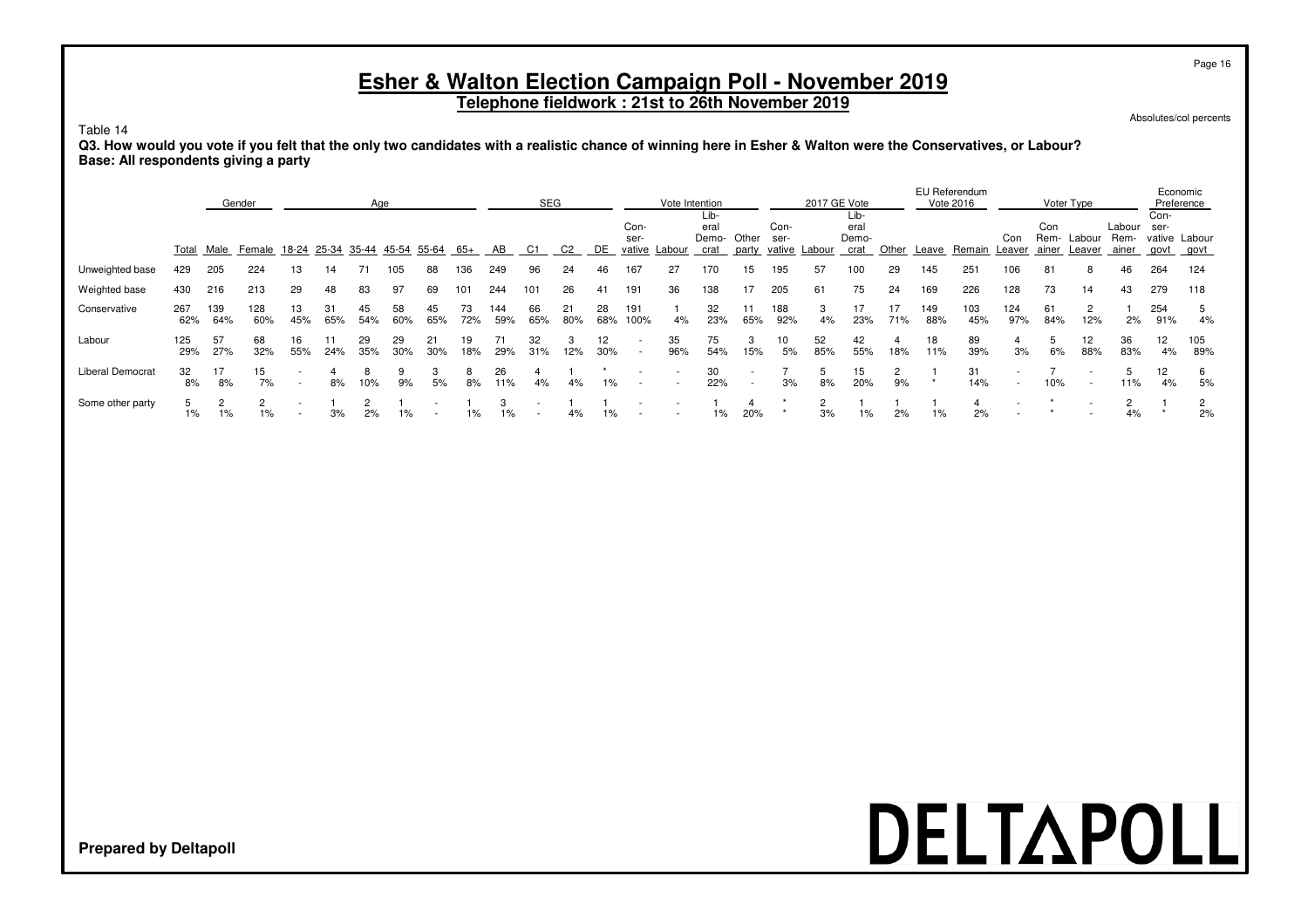**Telephone fieldwork : 21st to 26th November 2019**

Absolutes/col percents

Page 17

#### Table 15

**Q3. How would you vote if you felt that the only two candidates with a realistic chance of winning here in Esher & Walton were the Conservatives, or Labour? Base: All respondents giving a party (turnout weighted)**

|                  |            |            | Gender                                          |           |           | Age       |           |           |                |            | SEG       |                |           |              | Vote Intention |                               |                                                      |              | 2017 GE Vote  |                               |           |            | EU Referendum<br>Vote 2016 |                                                      |                      | Voter Type               |                         |                      | Economic<br>Preference |
|------------------|------------|------------|-------------------------------------------------|-----------|-----------|-----------|-----------|-----------|----------------|------------|-----------|----------------|-----------|--------------|----------------|-------------------------------|------------------------------------------------------|--------------|---------------|-------------------------------|-----------|------------|----------------------------|------------------------------------------------------|----------------------|--------------------------|-------------------------|----------------------|------------------------|
|                  |            |            | Total Male Female 18-24 25-34 35-44 45-54 55-64 |           |           |           |           |           | 65+            | AB         | C1        | C <sub>2</sub> | DE        | Con-<br>ser- | vative Labour  | Lib-<br>eral<br>Demo-<br>crat | Other<br>party                                       | Con-<br>ser- | vative Labour | Lib-<br>eral<br>Demo-<br>crat | Other     | Leave      | Remain                     | Con<br>Leaver                                        | Con<br>Rem-<br>ainer | Labour<br>Leaver         | Labour<br>Rem-<br>ainer | Con-<br>ser-<br>aovt | vative Labour<br>govt  |
| Unweighted base  | 416        | 197        | 219                                             | 12        | 12.       | 68        | 102       | 86        | 34             | 243        | 93        | 23             | 45        | 164          | 25             | 167                           | 14                                                   | 191          | 55            | 99                            | 28        | 140        | 246                        | 104                                                  | 79                   |                          | 46                      | 257                  | 120                    |
| Weighted base    | 412        | 204        | 208                                             | 26        | 42        | 80        | 94        | 68        | 100            | 236        | 97        | 24             | 40        | 183          | 34             | 136                           | 16                                                   | 200          | 58            | 74                            | 21        | 164        | 218                        | 126                                                  | 69                   | 12                       | 43                      | 270                  | 112                    |
| Conservative     | 256<br>62% | 132<br>65% | 124<br>60%                                      | 12<br>47% | 26<br>61% | 44<br>55% | 57<br>60% | 44<br>65% | 73<br>73%      | 138<br>59% | 62<br>64% | 20<br>82%      | 27<br>69% | 183<br>100%  | 2%             | 31<br>23%                     | 65%                                                  | 184<br>92%   | 5%            | 16<br>22%                     | 15<br>69% | 147<br>90% | 96<br>44%                  | 123<br>97%                                           | 58<br>84%            | $\overline{2}$<br>14%    | 2%                      | 245<br>91%           | 3%                     |
| Labour           | 120<br>29% | 53<br>26%  | 67<br>32%                                       | 14<br>53% | 27%       | 27<br>34% | 28<br>30% | 21<br>30% | 18<br>18%      | 70<br>30%  | 31<br>32% | 9%             | 29%       |              | 33<br>98%      | 74<br>54%                     | 2<br>14%                                             | 10<br>5%     | 49<br>85%     | 41<br>56%                     | 19%       | 15<br>9%   | 89<br>41%                  | 4<br>3%                                              | 7%                   | 10<br>86%                | 35<br>83%               | 12<br>5%             | 100<br>89%             |
| Liberal Democrat | 32<br>8%   | 8%         | 15<br>7%                                        |           | 10%       | 9%        | 9%        | 5%        | 8%             | 25<br>11%  | 4%        | 5%             | $1\%$     |              |                | 29<br>22%                     | $\overline{\phantom{a}}$<br>$\overline{\phantom{a}}$ | 6<br>3%      | 8%            | 15<br>21%                     | 2<br>10%  |            | 30<br>14%                  | $\overline{\phantom{a}}$<br>$\overline{\phantom{a}}$ | 9%                   | $\overline{\phantom{a}}$ | 11%                     | 12<br>4%             | 6<br>5%                |
| Some other party | 1%         | 1%         | 1%                                              |           | 3%        | 2%        | $1\%$     |           | $\frac{10}{6}$ | 1%         | . .       | 5%             | 1%        |              |                | 1%                            | 21%                                                  |              | 3%            | $1\%$                         | 3%        | 1%         | 2%                         |                                                      |                      |                          | 4%                      |                      | 2%                     |

## DELTAPOLL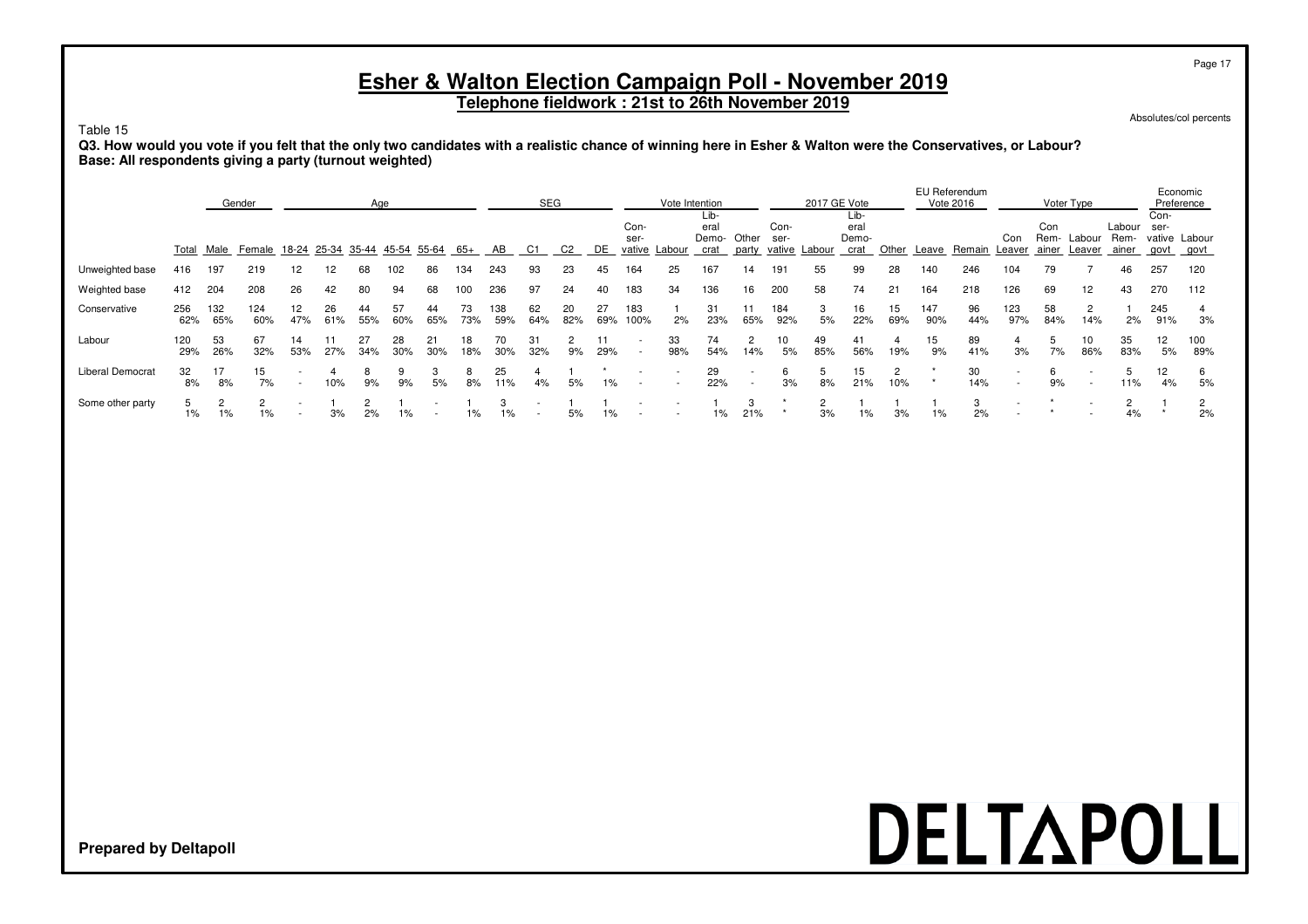**Telephone fieldwork : 21st to 26th November 2019**

Absolutes/col percents

Page 18

Table 16

**Q4. How would you vote if you felt that the only two candidates with a realistic chance of winning here in Esher & Walton were the Conservatives or the Liberal Democrats? Base: All respondents**

|                         |            | Gender<br>Age |            |                                      |           |           |           |                      |           |                      | <b>SEG</b>           |                |           |                        |                      | Vote Intention<br>Lib- |                |                         | 2017 GE Vote | Lib-                                                 |           |                      | EU Referendum<br>Vote 2016 |                          |                      | Voter Type               |                         | Economic<br>Preference<br>Con- |             |
|-------------------------|------------|---------------|------------|--------------------------------------|-----------|-----------|-----------|----------------------|-----------|----------------------|----------------------|----------------|-----------|------------------------|----------------------|------------------------|----------------|-------------------------|--------------|------------------------------------------------------|-----------|----------------------|----------------------------|--------------------------|----------------------|--------------------------|-------------------------|--------------------------------|-------------|
|                         | Total      | Male          | Female     | <u>18-24 25-34 35-44 45-54 55-64</u> |           |           |           |                      | 65+       | AB                   | C1                   | C <sub>2</sub> | DE        | Con-<br>ser-<br>vative | Labour               | eral<br>Demo-<br>crat  | Other<br>party | Con-<br>ser-<br>vative  | Labour       | eral<br>Demo-<br>crat                                | Other     | Leave                | Remain                     | Con<br>Leaver            | Con<br>ainer         | Rem- Labour<br>Leaver    | Labour<br>Rem-<br>ainer | ser-<br>vative Labour<br>govt  | <u>govt</u> |
| Unweighted base         | 500        | 234           | 266        | 16                                   | 16        | 79        | 117       | 108                  | 162       | 285                  | 111                  | 29             | 57        | 168                    | 27                   | 195                    | 17             | 210                     | 60           | 115                                                  | 32        | 161                  | 290                        | 111                      | 91                   |                          | 49                      | 294                            | 131         |
| Weighted base           | 500        | 242           | 258        | 38                                   | 56        | 98        | 106       | 80                   | 121       | 279                  | 117                  | 30             | 54        | 191                    | 36                   | 165                    | 18             | 221                     | 72           | 84                                                   | 26        | 188                  | 263                        | 133                      | 84                   | 14                       | 54                      | 306                            | 128         |
| Conservative            | 212<br>42% | 111<br>46%    | 101<br>39% | 11<br>29%                            | 20%       | 41<br>42% | 46<br>43% | 40<br>50%            | 63<br>52% | 104<br>37%           | 55<br>47%            | 20<br>66%      | 29<br>54% | 183<br>96%             | 5<br>15%             | 1%                     | 5<br>26%       | 163<br>74%              | 6%           | 5%                                                   | 11<br>43% | 146<br>78%           | 54<br>21%                  | 122<br>92%               | 38<br>45%            | $\overline{c}$<br>12%    | 2<br>4%                 | 195<br>64%                     | 12<br>9%    |
| <b>Liberal Democrat</b> | 211<br>42% | 88<br>36%     | 122<br>47% | 23<br>62%                            | 26<br>46% | 47<br>48% | 47<br>44% | 30<br>37%            | 38<br>31% | 135<br>48%           | 48<br>41%            | 22%            | 10<br>18% | 8<br>4%                | 17<br>47%            | 163<br>99%             | 4<br>21%       | 36<br>16%               | 52<br>73%    | 72<br>87%                                            | 13<br>49% | 17<br>9%             | 168<br>64%                 | 5<br>4%                  | 30<br>36%            | 9<br>64%                 | 42<br>77%               | 71<br>23%                      | 100<br>78%  |
| Labour                  | 11<br>2%   | 8<br>3%       | 4<br>$1\%$ | $\overline{2}$<br>4%                 | 6<br>10%  |           | 2<br>2%   | 1%                   |           | 9<br>3%              | $\overline{2}$<br>2% |                |           |                        | 11<br>31%            |                        |                | $\overline{2}$<br>1%    | 10<br>13%    | $\overline{\phantom{a}}$<br>$\overline{\phantom{a}}$ |           | 1%                   | 8<br>3%                    | $\overline{\phantom{a}}$ | $\overline{2}$<br>2% | 8%                       | 13%                     | $\overline{\phantom{a}}$       | 11<br>9%    |
| Some other party        | 1%         | 6<br>3%       | $\star$    | $\overline{\phantom{a}}$             | 5<br>9%   | 1%        | 1%        |                      | 1%        | 6<br>2%              |                      | 4%             |           |                        |                      |                        | 41%            |                         | 1%           | 5<br>6%                                              | 2%        | 1%                   | 6<br>2%                    |                          |                      |                          | $1\%$                   | 6<br>2%                        |             |
| Would not vote          | 19<br>4%   | 5<br>2%       | 14<br>5%   |                                      | 5<br>9%   | 3<br>3%   | 4<br>4%   | 3<br>4%              | 3<br>3%   | 3<br>1%              | 4<br>4%              | 4%             | 9<br>16%  |                        | 2%                   |                        | 6%             | $\overline{2}$<br>$1\%$ | 2%           | 1%                                                   |           | 12<br>7%             | $\star$                    | $\mathbf{2}$<br>2%       |                      | $\overline{\phantom{a}}$ | $1\%$                   | 2%                             | 3<br>2%     |
| Refused                 | 6<br>1%    | 3<br>1%       | 3<br>1%    |                                      |           |           | $1\%$     | $\overline{c}$<br>3% | 3<br>3%   | $\overline{4}$<br>1% | 1%                   |                | 2%        |                        |                      |                        |                |                         |              |                                                      |           | $\overline{2}$<br>1% | 3<br>1%                    | $\overline{\phantom{a}}$ | 1%                   |                          |                         | 3<br>1%                        |             |
| Don't know              | 33<br>7%   | 21<br>9%      | 12<br>5%   | 5%                                   | 7%        | 8%        | 5<br>5%   | 3<br>4%              | 12<br>10% | 18<br>6%             | 6%                   | 5%             | 5<br>9%   |                        | $\overline{c}$<br>6% |                        | 7%             | 17<br>8%                | 5%           | 1%                                                   | 5%        | 8<br>4%              | 23<br>9%                   | 3<br>2%                  | 14<br>16%            | $\overline{c}$<br>16%    | $\overline{c}$<br>3%    | 23<br>8%                       | 3<br>2%     |

### DELTAPOLL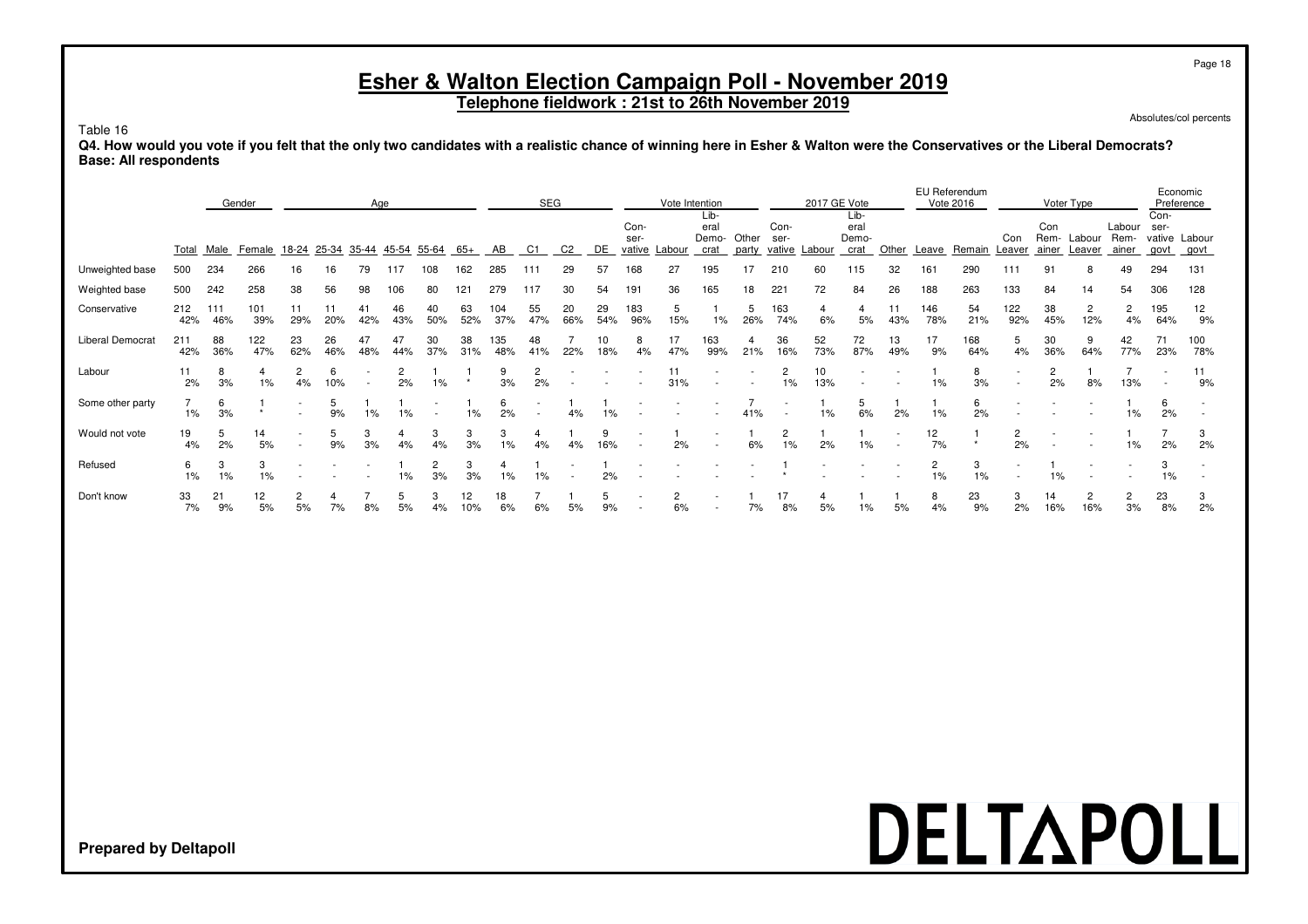**Telephone fieldwork : 21st to 26th November 2019**

Absolutes/col percents

Page 19

#### Table 17

**Q4. How would you vote if you felt that the only two candidates with a realistic chance of winning here in Esher & Walton were the Conservatives or the Liberal Democrats? Base: All respondents giving a party**

|                         |            |            | Gender                        |           |           |           | Age       |                   |           |            | <b>SEG</b> |           |           |              | Vote Intention |                              |                |                          | 2017 GE Vote  |                               |           |            | EU Referendum<br>Vote 2016 |               |             | Voter Type             |                         |                                | Economic<br>Preference |
|-------------------------|------------|------------|-------------------------------|-----------|-----------|-----------|-----------|-------------------|-----------|------------|------------|-----------|-----------|--------------|----------------|------------------------------|----------------|--------------------------|---------------|-------------------------------|-----------|------------|----------------------------|---------------|-------------|------------------------|-------------------------|--------------------------------|------------------------|
|                         |            |            | Total Male Female 18-24 25-34 |           |           |           |           | 35-44 45-54 55-64 | 65+       | AB         | C1         | C2        | DE        | Con-<br>ser- | vative Labour  | Lib-<br>era<br>Demo-<br>crat | Other<br>party | Con-<br>ser-             | vative Labour | Lib-<br>eral<br>Demo-<br>crat | Other     | Leave      | Remain                     | Con<br>Leaver | Con<br>Rem- | Labour<br>ainer Leaver | Labour<br>Rem-<br>ainer | Con-<br>ser-<br>vative<br>govt | Labour<br>govt         |
| Unweighted base         | 437        | 207        | 230                           | 15        | 14        | 72        | 103       | 93                | 139       | 253        | 100        | 26        | 46        | 168          | 25             | 195                          | 13             | 191                      | 56            | 112                           | 29        | 143        | 261                        | 105           | 79          |                        | 47                      | 258                            | 126                    |
| Weighted base           | 441        | 213        | 228                           | 36        | 48        | 88        | 95        |                   | 102       | 254        | 105        | 27        | 39        | 191          | 34             | 165                          | 16             | 201                      | 67            | 82                            | 24        | 166        | 237                        | 127           | 70          | 12                     | 51                      | 272                            | 123                    |
| Conservative            | 212<br>48% | 111<br>52% | 101<br>44%                    | 31%       | 23%       | 46%       | 46<br>48% | 40<br>57%         | 63<br>62% | 104<br>41% | 55<br>52%  | 20<br>72% | 29<br>74% | 183<br>96%   | 16%            | 1%                           | 5<br>30%       | 163<br>81%               | 6%            | 5%                            | 11<br>46% | 146<br>88% | 54<br>23%                  | 122<br>96%    | 38<br>54%   | 2<br>14%               | 5%                      | 195<br>72%                     | 12<br>10%              |
| <b>Liberal Democrat</b> | 211<br>48% | 88<br>41%  | 122<br>54%                    | 23<br>65% | 26<br>54% | 47<br>53% | 47<br>49% | 30<br>42%         | 38<br>37% | 135<br>53% | 48<br>46%  | 24%       | 10<br>25% | 4%           | 51%            | 163<br>99%                   | 24%            | 36<br>18%                | 52<br>79%     | 72<br>89%                     | 13<br>52% | 17<br>10%  | 168<br>71%                 | 5<br>4%       | 30<br>43%   | 9<br>76%               | 42<br>81%               | 71<br>26%                      | 100<br>81%             |
| Labour                  | 11<br>3%   | -8<br>4%   | 2%                            | 5%        | 6<br>12%  |           | 2%        | $1\%$             | $1\%$     | 9<br>4%    | 2%         |           |           |              | 34%            |                              |                | 1%                       | 10<br>14%     |                               |           | 1%         | 4%                         |               | 2%          | 10%                    | 13%                     | $\overline{\phantom{a}}$       | 11<br>9%               |
| Some other party        | 2%         | 6<br>3%    |                               |           | 11%       | 1%        |           |                   | 1%        | 2%         |            | 4%        | 1%        |              |                |                              | 46%            | $\overline{\phantom{a}}$ | 1%            | 6%                            | 2%        | $1\%$      | 3%                         |               |             |                        | 1%                      | 2%                             |                        |

## DELTAPOLL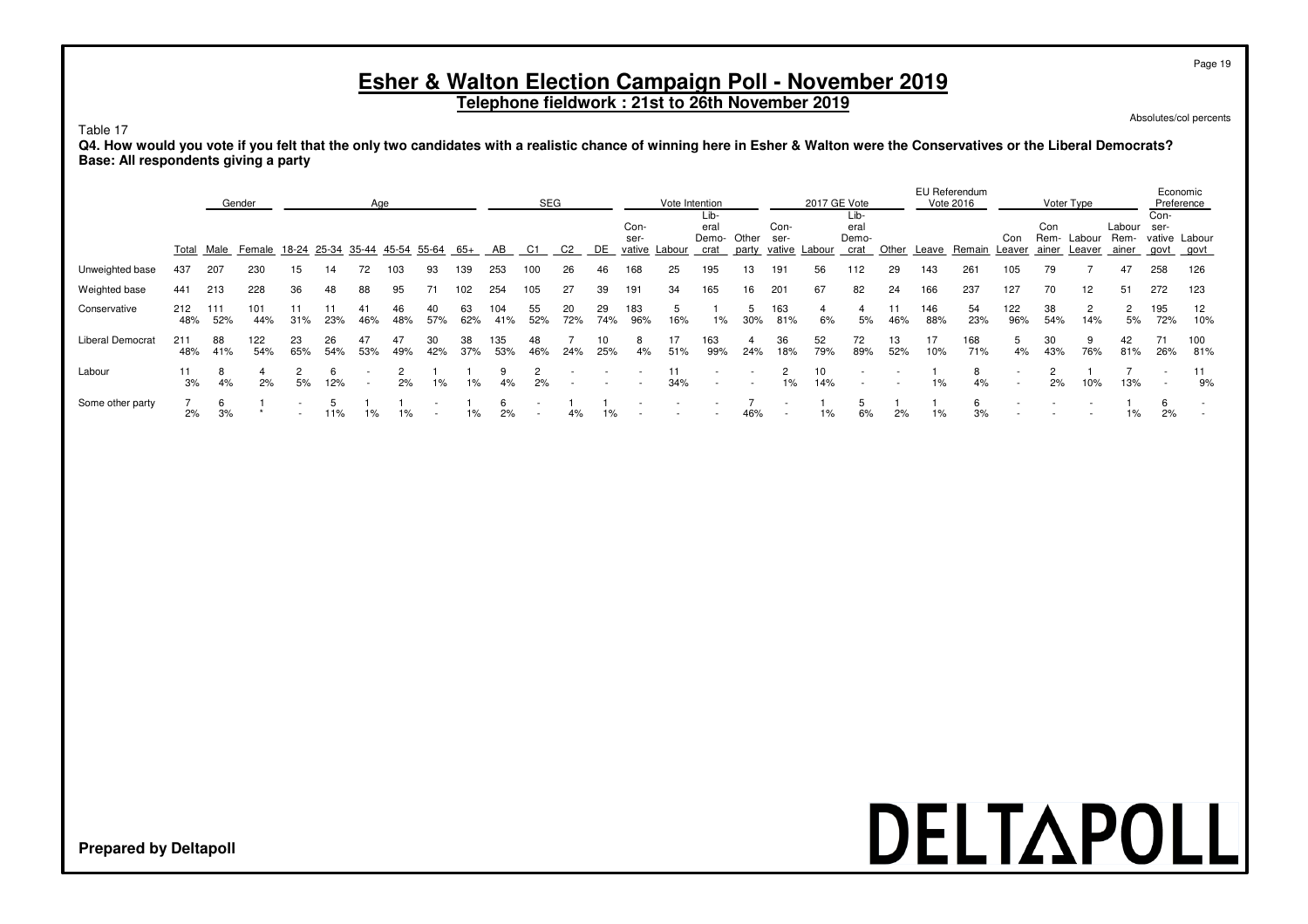**Telephone fieldwork : 21st to 26th November 2019**

Absolutes/col percents

Page 20

Table 18

**Q4. How would you vote if you felt that the only two candidates with a realistic chance of winning here in Esher & Walton were the Conservatives or the Liberal Democrats? Base: All respondents giving a party (turnout weighted)**

|                         |            |            | Gender                                    |           |           | Age       |           |           |           |            | <b>SEG</b>               |           |           |                        | Vote Intention |                                     |          |                        | 2017 GE Vote |                               |       |            | EU Referendum<br>Vote 2016 |               |                      | Voter Type       |                         |                                                      | Economic<br>Preference |
|-------------------------|------------|------------|-------------------------------------------|-----------|-----------|-----------|-----------|-----------|-----------|------------|--------------------------|-----------|-----------|------------------------|----------------|-------------------------------------|----------|------------------------|--------------|-------------------------------|-------|------------|----------------------------|---------------|----------------------|------------------|-------------------------|------------------------------------------------------|------------------------|
|                         |            |            | Total Male Female 18-24 25-34 35-44 45-54 |           |           |           |           | 55-64     | 65+       | AB         | C1                       | C2        | DE        | Con-<br>ser-<br>vative | Labour         | ∟ib-<br>eral<br>Demo- Other<br>crat | party    | Con-<br>ser-<br>vative | Labour       | Lib-<br>eral<br>Demo-<br>crat | Other | Leave      | Remain                     | Con<br>Leaver | Con<br>Rem-<br>ainer | Labour<br>Leaver | Labour<br>Rem-<br>ainer | Con-<br>ser-<br>govt                                 | vative Labour<br>govt  |
| Unweighted base         | 425        | 199        | 226                                       | 14        | 12        | 69        | 101       | 91        | 36        | 248        | 96                       | 25        | 45        | 165                    | 23             | 191                                 | 12       | 187                    | 54           | 111                           | 28    | 139        | 256                        | 103           | 77                   | 6                | 47                      | 253                                                  | 122                    |
| Weighted base           | 424        | 200        | 224                                       | 33        | 42        | 85        | 93        | 70        | 100       | 246        | 101                      | 25        | 38        | 184                    | 31             | 161                                 | 15       | 196                    | 64           | 80                            | 22    | 161        | 229                        | 126           | 66                   | 10               | 51                      | 263                                                  | 117                    |
| Conservative            | 204<br>48% | 106<br>53% | 98<br>44%                                 | 10<br>32% | 19%       | 39<br>46% | 45<br>48% | 39<br>56% | 62<br>62% | 101<br>41% | 52<br>52%                | 18<br>70% | 29<br>75% | 178<br>97%             | 13%            | $1\%$                               | 29%      | 159<br>81%             | 6%           | 4%                            | 51%   | 144<br>89% | 50<br>22%                  | 120<br>96%    | 35<br>53%            | 2<br>17%         | 5%                      | 190<br>72%                                           | 10<br>9%               |
| <b>Liberal Democrat</b> | 202<br>48% | 80<br>40%  | 121<br>54%                                | 21<br>63% | 23<br>55% | 45<br>53% | 46<br>49% | 29<br>42% | 36<br>36% | 30<br>53%  | 47<br>46%                | 25%       | 24%       | 6<br>3%                | 16<br>52%      | 160<br>99%                          | 3<br>23% | 35<br>18%              | 50<br>78%    | 72<br>90%                     | 46%   | 15<br>9%   | 164<br>72%                 | 5<br>4%       | 29<br>44%            | 72%              | 41<br>81%               | 68<br>26%                                            | 96<br>82%              |
| Labour                  | 11<br>3%   | 4%         | 2%                                        | 5%        | 13%       |           | 2%        | 2%        | $1\%$     | 4%         | 2%                       |           |           |                        | 11<br>35%      |                                     |          | $1\%$                  | 15%          |                               |       | $1\%$      | 8<br>4%                    |               | 3%                   | 12%              | 13%                     | $\overline{\phantom{a}}$<br>$\overline{\phantom{a}}$ | 9%                     |
| Some other party        | 2%         | 6<br>3%    |                                           |           | 12%       | 1%        |           |           | $1\%$     | 2%         | $\overline{\phantom{a}}$ | 4%        | $1\%$     |                        |                |                                     | 49%      | $\sim$                 | 1%           | 6%                            | 3%    | 1%         | 3%                         |               |                      |                  | 1%                      | 6<br>2%                                              |                        |

## DELTAPOLL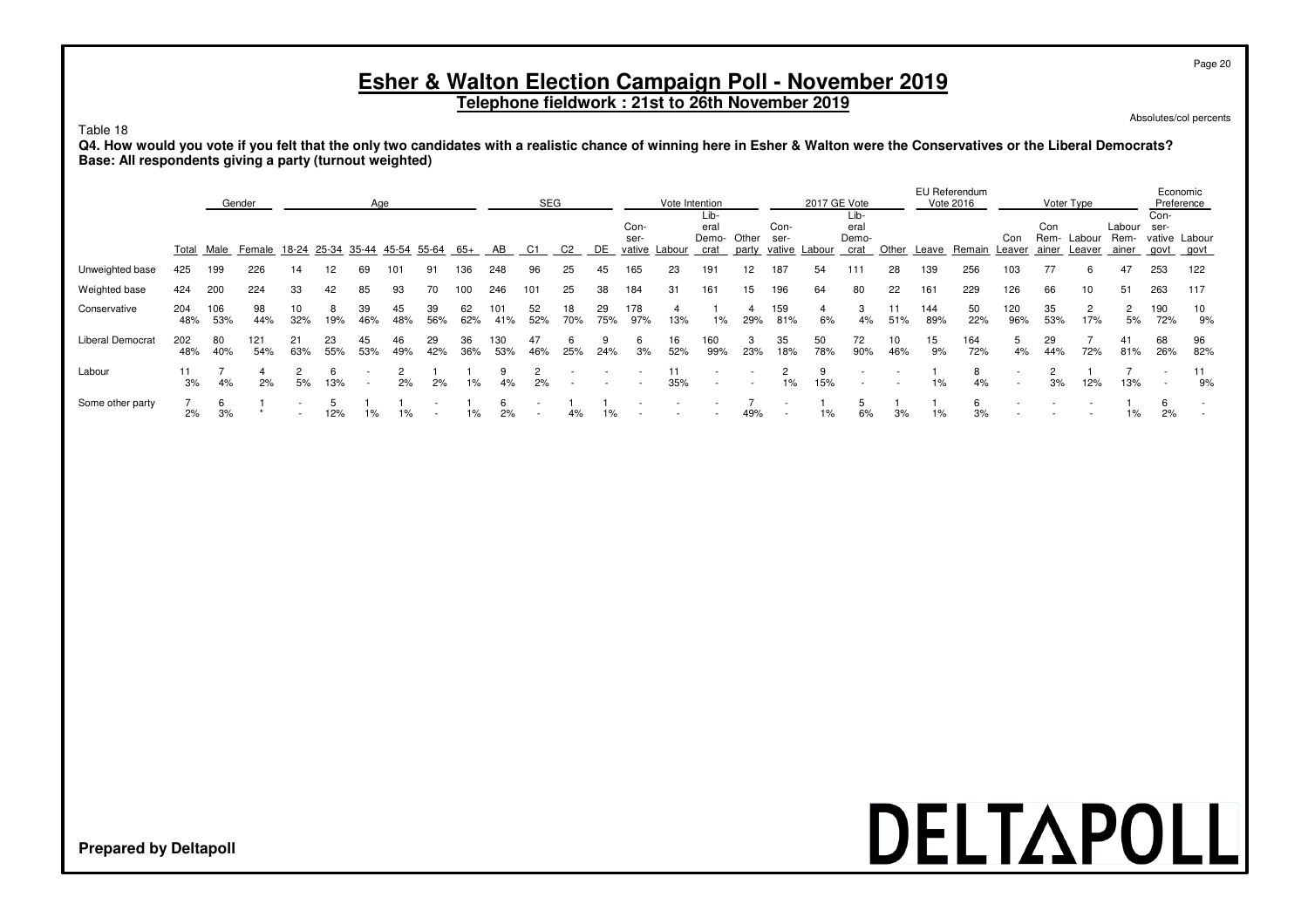**Telephone fieldwork : 21st to 26th November 2019**

Absolutes/col percents

Table 21

**Q7. If there were a second referendum today on British membership of the European Union, how would you vote? Base: All respondents**

|                     |            | Gender     |                                           |           |     | Age       |           |           |     |            | SEG       |                |           |              | Vote Intention       |               |       |              | 2017 GE Vote |               |           |            | EU Referendum<br><b>Vote 2016</b> |                      |             | Voter Type                                           |                |                | Economic<br>Preference |
|---------------------|------------|------------|-------------------------------------------|-----------|-----|-----------|-----------|-----------|-----|------------|-----------|----------------|-----------|--------------|----------------------|---------------|-------|--------------|--------------|---------------|-----------|------------|-----------------------------------|----------------------|-------------|------------------------------------------------------|----------------|----------------|------------------------|
|                     |            |            |                                           |           |     |           |           |           |     |            |           |                |           |              |                      | Lib-          |       |              |              | Lib-          |           |            |                                   |                      |             |                                                      |                | Con-           |                        |
|                     |            |            |                                           |           |     |           |           |           |     |            |           |                |           | Con-<br>ser- |                      | eral<br>Demo- | Other | Con-<br>ser- |              | eral<br>Demo- |           |            |                                   | Con                  | Con<br>Rem- | Labour                                               | Labour<br>Rem- | ser-<br>vative | Labour                 |
|                     | Total      |            | Male Female 18-24 25-34 35-44 45-54 55-64 |           |     |           |           |           | 65+ | AB         | C1        | C <sub>2</sub> | DE        | vative       | Labour               | crat          | party | vative       | Labour       | crat          | Other     | Leave      | Remain                            | Leaver               | ainer       | Leaver                                               | ainer          | govt           | govt                   |
| Unweighted base     | 500        | 234        | 266                                       | 16        | 16  | 79        | 117       | 108       | 62  | 285        |           | 29             | 57        | 168          | 27                   | 195           | 17    | 210          | 60           | 115           | 32        | 161        | 290                               | 111                  | 91          | 8                                                    | 49             | 294            | 131                    |
| Weighted base       | 500        | 242        | 258                                       | 38        | 56  |           | 106       | 80        | 121 | 279        | 117       | 30             | 54        | 191          | 36                   | 165           | 18    | 221          | 72           | 84            | 26        | 188        | 263                               | 133                  | 84          | 14                                                   | 54             | 306            | 128                    |
| To Remain In the EU | 266<br>53% | 113<br>47% | 153<br>59%                                | 27<br>72% | 72% | 59<br>60% | 57<br>54% | 34<br>42% | 40% | 173<br>62% | 60<br>51% | 12<br>41%      | 21%       | 34<br>18%    | 27<br>75%            | 160<br>97%    | 26%   | 72<br>33%    | 55<br>76%    | 76<br>91%     | 13<br>49% | 15<br>8%   | 219<br>83%                        | 12<br>9%             | 59<br>70%   | $\overline{\phantom{a}}$<br>$\overline{\phantom{a}}$ | 52<br>97%      | 114<br>37%     | 109<br>85%             |
| To Leave the EU     | 188<br>38% | 99<br>41%  | 89<br>34%                                 | 21%       | 9%  | 31%       | 40%       | 50%       | 51% | 31%        | 35%       | 16<br>55%      | 36<br>68% | 151<br>79%   | 2<br>6%              | $1\%$         | 46%   | 132<br>60%   | 11%          | 1%            | 12<br>49% | 160<br>85% | 22<br>8%                          | 117<br>88%           | 14<br>17%   | 53%                                                  | 1%             | 167<br>55%     | 8<br>6%                |
| Would not vote      | 13<br>3%   | 11<br>4%   | 3<br>1%                                   |           | 11% |           | 3%        | 2%        | 2%  | 1%         | 5%        |                | 3<br>6%   | .5<br>3%     | $\overline{2}$<br>5% |               |       | 6<br>3%      | 2%           |               |           | 2%         | 4<br>2%                           | $\overline{2}$<br>2% | 5%          |                                                      |                | 8<br>3%        | $\overline{2}$<br>1%   |
| Refused             | $1\%$      | 1%         |                                           |           |     | $\%$      | $1\%$     |           | 2%  | 1%         |           |                |           |              |                      |               |       |              |              |               |           |            |                                   |                      |             |                                                      |                |                |                        |
| Don't know          | 29<br>6%   | 15<br>6%   | 14<br>5%                                  | 7%        |     |           |           |           |     |            |           |                | 6%        | 1%           | 15%                  | 2%            | 28%   | 5%           |              | 9%            | 2%        | 5%         | 17<br>6%                          | 1%                   | 8%          | 47%                                                  | $1\%$          | 15<br>5%       | 10<br>8%               |

# DELTAPOLL

**Prepared by Deltapoll**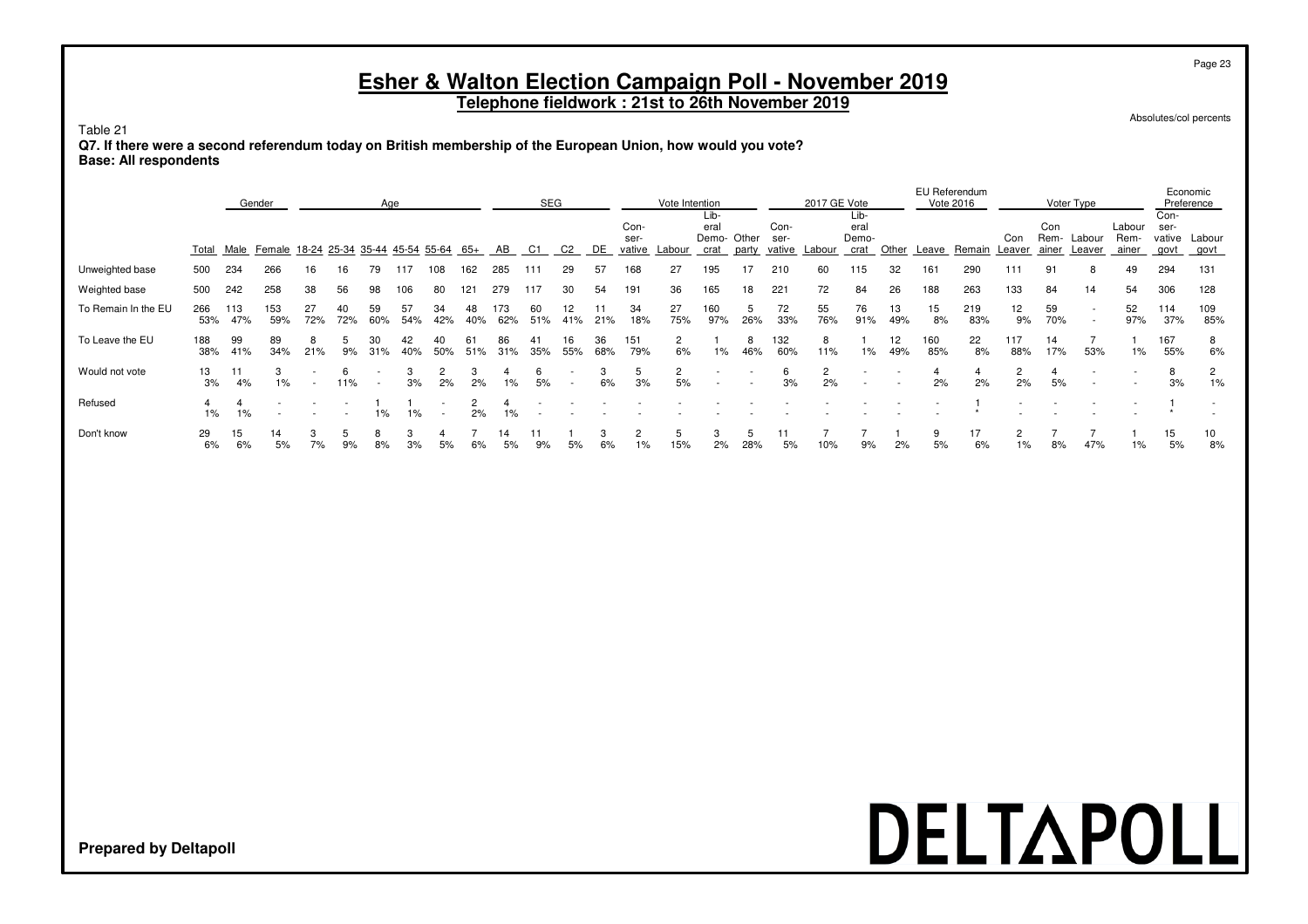**Telephone fieldwork : 21st to 26th November 2019**

Absolutes/col percents

Page 24

#### Table 22

**Q8. Putting aside any support for a political party you may have, which of the following do you think would be best for the British economy? Base: All respondents**

|                                                                                                            |            |            | Gender                                    |           |           | Age       |           |           |           |            | <b>SEG</b> |                |           |                        | Vote Intention |                                    |           |              | 2017 GE Vote  |                               |           |            | EU Referendum<br>Vote 2016 |            |             | Voter Type               |                         |                                | Economic<br>Preference |
|------------------------------------------------------------------------------------------------------------|------------|------------|-------------------------------------------|-----------|-----------|-----------|-----------|-----------|-----------|------------|------------|----------------|-----------|------------------------|----------------|------------------------------------|-----------|--------------|---------------|-------------------------------|-----------|------------|----------------------------|------------|-------------|--------------------------|-------------------------|--------------------------------|------------------------|
|                                                                                                            | Total      |            | Male Female 18-24 25-34 35-44 45-54 55-64 |           |           |           |           |           | 65+       | AB         | C1         | C <sub>2</sub> | DE        | Con-<br>ser-<br>vative | Labour         | Lib-<br>eral<br>Demo-Other<br>crat | party     | Con-<br>ser- | vative Labour | Lib-<br>eral<br>Demo-<br>crat | Other     |            | Leave Remain Leaver        | Con        | Con<br>Rem- | Labour<br>ainer Leaver   | Labour<br>Rem-<br>ainer | Con-<br>ser-<br>vative<br>govt | Labour<br>govt         |
| Unweighted base                                                                                            | 500        | 234        | 266                                       | 16        | 16        | 79        | 17        | 08        | 162       | 285        | 111        | 29             | 57        | 168                    | 27             | 195                                |           | 210          | 60            | 115                           | 32        | 161        | 290                        | 111        | 91          | 8                        | 49                      | 294                            | 131                    |
| Weighted base                                                                                              | 500        | 242        | 258                                       | 38        | 56        | 98        | 106       | 80        | 121       | 279        | 117        | 30             | 54        | 191                    | 36             | 165                                | 18        | 221          | 72            | 84                            | 26        | 188        | 263                        | 133        | 84          | 14                       | 54                      | 306                            | 128                    |
| A Conservative<br>government led by Boris<br>Johnson with Sajid<br>Javid as Chancellor of<br>the Exchequer | 306<br>61% | 158<br>65% | 148<br>57%                                | 12<br>33% | 31<br>56% | 55<br>57% | 68<br>65% | 51<br>63% | 87<br>72% | 171<br>61% | 70<br>60%  | 21<br>72%      | 32<br>60% | 187<br>98%             | 1%             | 59<br>36%                          | 13<br>71% | 198<br>90%   | 6<br>8%       | 34<br>41%                     | 18<br>70% | 155<br>83% | 133<br>50%                 | 125<br>95% | 71<br>84%   | $\overline{2}$<br>12%    | 7%                      | 306<br>100%                    |                        |
| A Labour government led<br>by Jeremy Corbyn with<br>John McDonnell as<br>Chancellor of the<br>Exchequer    | 128<br>26% | 57<br>24%  | 71<br>27%                                 | 24<br>64% | 16<br>28% | 27<br>27% | 26<br>25% | 19<br>23% | 16<br>13% | 71<br>26%  | 33<br>28%  | 5<br>16%       | 12<br>22% | 3<br>2%                | 34<br>94%      | 71<br>43%                          | 3<br>15%  | 15<br>7%     | 53<br>73%     | 33<br>39%                     | 6<br>22%  | 18<br>9%   | 88<br>33%                  | 4<br>3%    | 10<br>12%   | 12<br>88%                | 36<br>67%               | $\overline{\phantom{a}}$       | 128<br>100%            |
| Don't know                                                                                                 | 66<br>13%  | 27<br>11%  | 39<br>15%                                 | 4%        | 16%       | 16<br>16% | 11%       | 14%       | 18<br>15% | 37<br>13%  | 14<br>12%  | 12%            | 10<br>18% |                        | 4%             | 35<br>21%                          | 2<br>13%  | 3%           | 14<br>19%     | 16<br>19%                     | 2<br>9%   | 15<br>8%   | 43<br>16%                  | 4<br>3%    | 3<br>4%     | $\overline{\phantom{a}}$ | 14<br>26%               |                                |                        |

## DELTAPOLL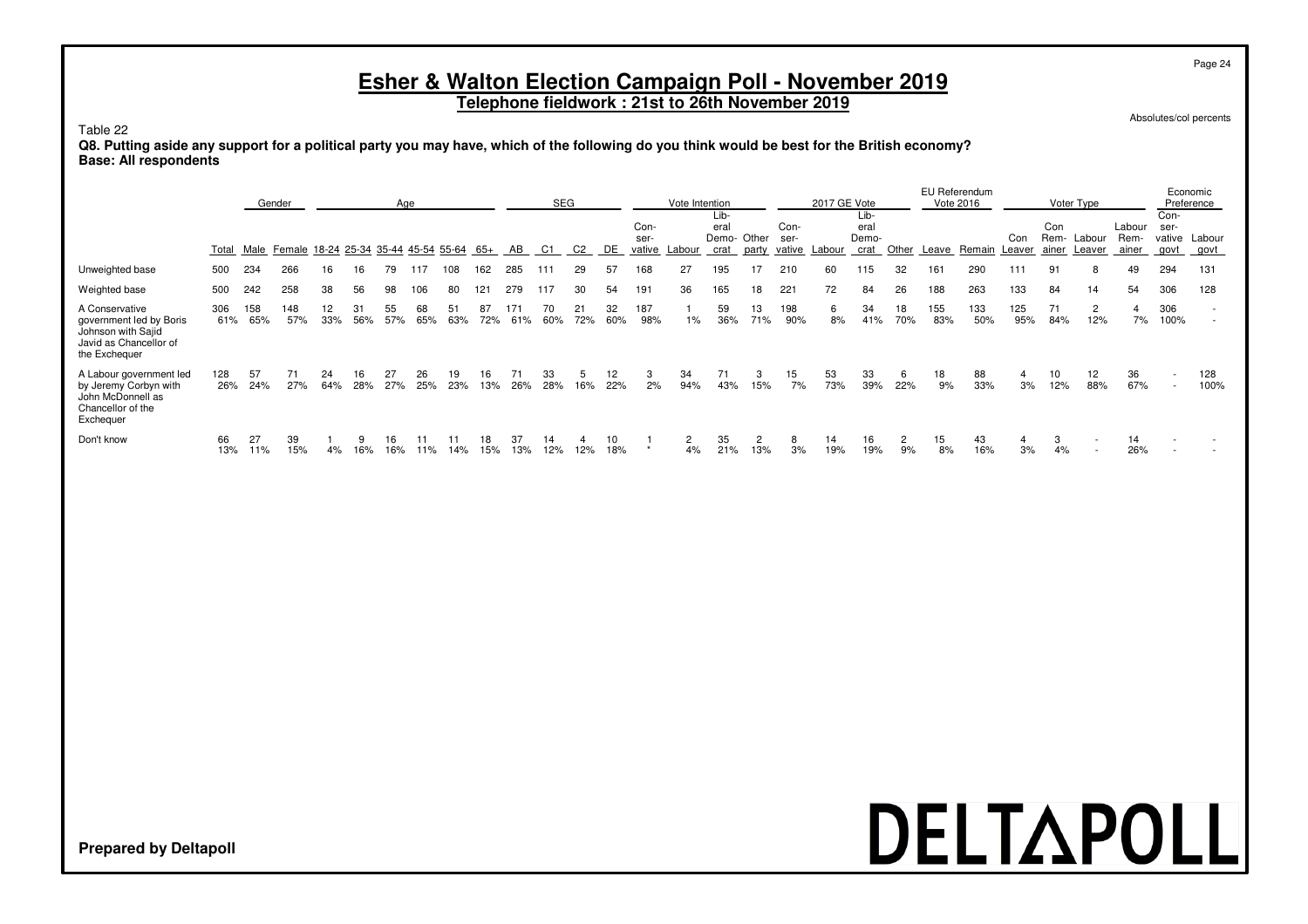**Telephone fieldwork : 21st to 26th November 2019**

Absolutes/col percents

Page 25

Table 23

**Q9. For each of the following party leaders, do you think they are doing very well in their job, quite well, quite badly or very badly? Summary**

**Base: All respondents**

|                    |     |                                         | Party Leaders                                          |                                                          |
|--------------------|-----|-----------------------------------------|--------------------------------------------------------|----------------------------------------------------------|
|                    |     | The Prime<br>Minister, Boris<br>Johnson | The leader of<br>the Labour<br>Party, Jeremy<br>Corbyn | The leader of<br>the Liberal<br>Democrats, Jo<br>Swinson |
| Unweighted base    |     | 500                                     | 500                                                    | 500                                                      |
| Weighted base      |     | 500                                     | 500                                                    | 500                                                      |
| NET: Well          |     | 239<br>48%                              | 114<br>23%                                             | 228<br>46%                                               |
| Very well          | (4) | 62<br>12%                               | 9<br>2%                                                | 21<br>4%                                                 |
| Quite well         | (3) | 177<br>35%                              | 105<br>21%                                             | 208<br>42%                                               |
| Quite badly        | (2) | 106<br>21%                              | 143<br>29%                                             | 124<br>25%                                               |
| Very badly         | (1) | 151<br>30%                              | 239<br>48%                                             | 105<br>21%                                               |
| NET: Badly         |     | 257<br>51%                              | 382<br>76%                                             | 229<br>46%                                               |
| Don't know         |     | 4<br>1%                                 | 4<br>1%                                                | 43<br>9%                                                 |
| Mean               |     | 2.30                                    | 1.77                                                   | 2.31                                                     |
| Standard deviation |     | 1.04                                    | 0.85                                                   | 0.88                                                     |
| Standard error     |     | 0.05                                    | 0.04                                                   | 0.04                                                     |

# DELTAPOLL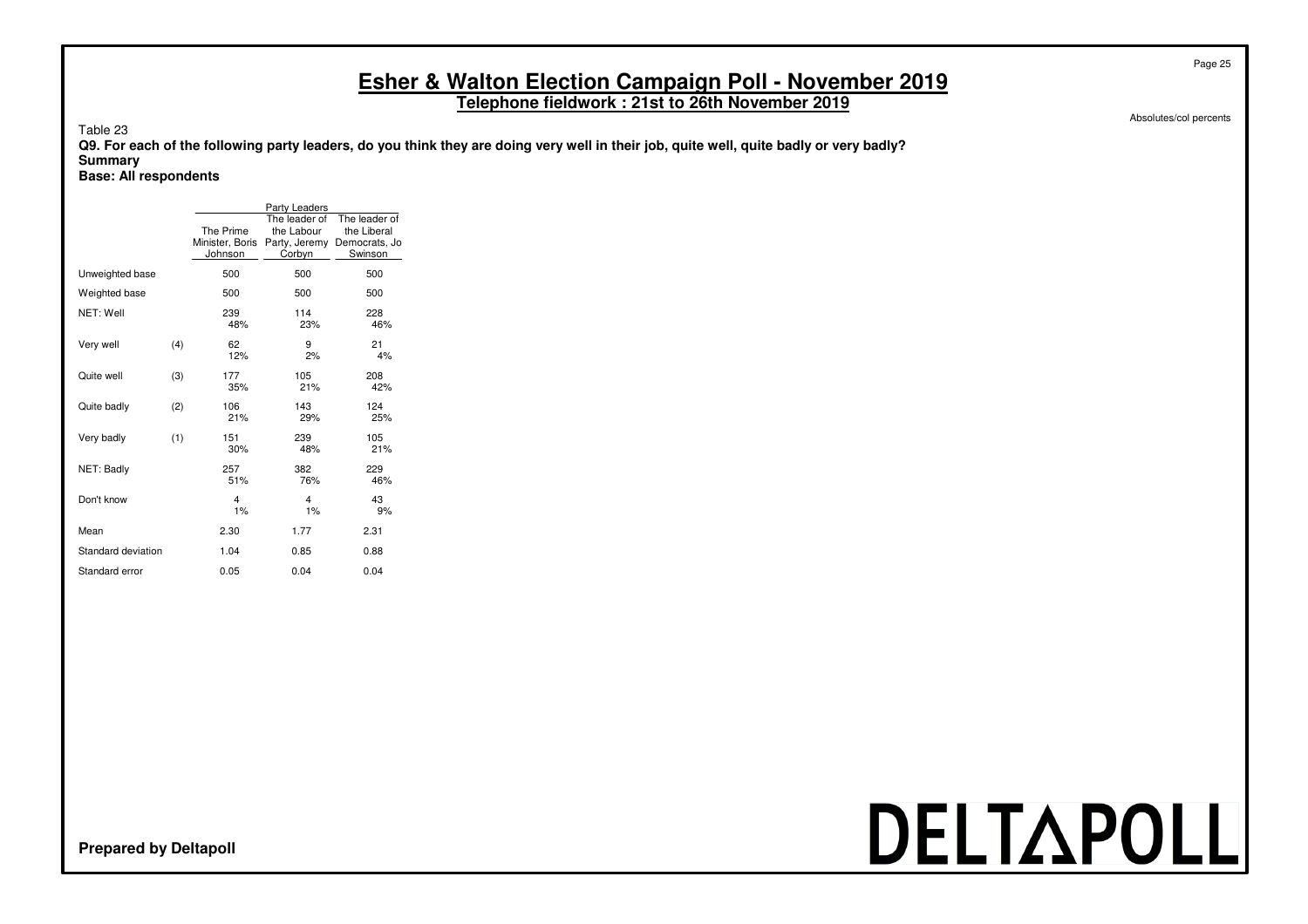#### Page 26

#### **Esher & Walton Election Campaign Poll - November 2019**

**Telephone fieldwork : 21st to 26th November 2019**

Absolutes/col percents

Table 24

**Q9. For each of the following party leaders, do you think they are doing very well in their job, quite well, quite badly or very badly? The Prime Minister, Boris Johnson**

**Base: All respondents**

|                    |     |            |            | Gender                               |           |           |           | Age       |           |           |            | <b>SEG</b> |           |           |                        | Vote Intention |                               |                |                        | 2017 GE Vote |                               |           | EU Referendum<br>Vote 2016 |            |               |                      | Voter Type                    |                         |                                | Economic<br>Preference |
|--------------------|-----|------------|------------|--------------------------------------|-----------|-----------|-----------|-----------|-----------|-----------|------------|------------|-----------|-----------|------------------------|----------------|-------------------------------|----------------|------------------------|--------------|-------------------------------|-----------|----------------------------|------------|---------------|----------------------|-------------------------------|-------------------------|--------------------------------|------------------------|
|                    |     | Total      | Male       | Female 18-24 25-34 35-44 45-54 55-64 |           |           |           |           |           | 65+       | AB         | C1         | C2        | DE.       | Con-<br>ser-<br>vative | _abour         | Lib-<br>eral<br>Demo-<br>crat | Other<br>party | Con-<br>ser-<br>vative | Labour       | Lib-<br>eral<br>Demo-<br>crat | Other     | Leave                      | Remain     | Con<br>Leaver | Con<br>Rem-<br>ainer | Labour<br>Leaver              | Labour<br>Rem-<br>ainer | Con-<br>ser-<br>vative<br>govt | Labour<br>govt         |
| Unweighted base    |     | 500        | 234        | 266                                  | 16        | 16        | 79        | 117       | 108       | 162       | 285        | 111        | 29        | 57        | 168                    | 27             | 195                           |                | 210                    | 60           | 115                           | 32        | 161                        | 290        |               | 9                    |                               | 49                      | 294                            | 131                    |
| Weighted base      |     | 500        | 242        | 258                                  | 38        | 56        | 98        | 106       | 80        | 121       | 279        | 117        | 30        | 54        | 191                    | 36             | 165                           | 18             | 221                    | 72           | 84                            | 26        | 188                        | 263        | 133           | 84                   | 14                            | 54                      | 306                            | 128                    |
| NET: Well          |     | 239<br>48% | 133<br>55% | 107<br>41%                           | 25%       | 23<br>40% | 45<br>46% | 44<br>42% | 39<br>49% | 77<br>64% | 126<br>45% | 57<br>49%  | 57%       | 33<br>62% | 174<br>91%             | 5<br>14%       | 13<br>8%                      | 9<br>48%       | 166<br>75%             | 9%           | 10<br>13%                     | 16<br>63% | 152<br>81%                 | 80<br>30%  | 118<br>89%    | 47<br>56%            | 3<br>18%                      | 4<br>8%                 | 220<br>72%                     | 6<br>5%                |
| Very well          | (4) | 62<br>12%  | 26<br>11%  | 36<br>14%                            | 7%        | 9%        | 4%        | 22<br>21% | 11%       | 20<br>17% | 34<br>12%  | 5%         | 12%       | 32%       | 51<br>27%              | 3<br>7%        |                               |                | 50<br>23%              | 3<br>4%      | 1%                            | 2<br>7%   | 58<br>31%                  | 4<br>1%    | 46<br>35%     | 3<br>4%              | 3<br>18%                      |                         | 54<br>18%                      | 3<br>2%                |
| Quite well         | (3) | 177<br>35% | 106<br>44% | 71<br>27%                            | 18%       | 32%       | 42%       | 22<br>21% | 31<br>39% | 57<br>47% | 92<br>33%  | 51<br>44%  | 13<br>45% | 16<br>29% | 123<br>64%             | 3<br>7%        | 13<br>8%                      | 9<br>48%       | 116<br>52%             | 4<br>6%      | 10<br>12%                     | 14<br>56% | 94<br>50%                  | 76<br>29%  | 72<br>54%     | 43<br>52%            | $\overline{\phantom{a}}$<br>٠ | 4<br>8%                 | 166<br>54%                     | 3<br>2%                |
| Quite badly        | (2) | 106<br>21% | 42<br>18%  | 64<br>25%                            | 23%       | 19<br>34% | 17%       | 21%       | 21%       | 23<br>19% | 52<br>19%  | 28<br>24%  | 10<br>32% | 8<br>15%  | 13<br>7%               | 9<br>24%       | 50<br>30%                     | 6<br>36%       | 30<br>14%              | 20<br>27%    | 28<br>33%                     | 16%       | 22<br>12%                  | 75<br>29%  | 8<br>6%       | 20<br>24%            | 52%                           | 11<br>20%               | 56<br>18%                      | 33<br>26%              |
| Very badly         | (1) | 151<br>30% | 66<br>27%  | 85<br>33%                            | 20<br>52% | 26%       | 35<br>36% | 39<br>37% | 23<br>29% | 19<br>16% | 100<br>36% | 31<br>27%  | 3<br>11%  | 21%       | 5<br>3%                | 23<br>62%      | 102<br>62%                    | 3<br>17%       | 23<br>10%              | 46<br>63%    | 45<br>54%                     | 5<br>20%  | 14<br>7%                   | 107<br>40% | 6<br>5%       | 16<br>19%            | 4<br>30%                      | 39<br>72%               | 28<br>9%                       | 88<br>69%              |
| NET: Badly         |     | 257<br>51% | 108<br>45% | 149<br>58%                           | 28<br>75% | 33<br>60% | 52%       | 60<br>57% | 50%       | 43<br>35% | 153<br>55% | 59<br>50%  | 13<br>43% | 19<br>35% | 17<br>9%               | 31<br>86%      | 152<br>92%                    | 9<br>52%       | 53<br>24%              | 65<br>91%    | 73<br>87%                     | 9<br>37%  | 36<br>19%                  | 182<br>69% | 15<br>11%     | 36<br>43%            | 11<br>82%                     | 49<br>92%               | 84<br>28%                      | 121<br>94%             |
| Don't know         |     | 4<br>1%    |            | 2<br>1%                              |           |           | 1%        | 1%        | 1%        |           |            | ∘%         |           | 2<br>3%   |                        |                |                               |                | $1\%$                  |              |                               |           |                            | 1%         |               | 1%                   |                               |                         |                                | 1%                     |
| Mean               |     | 2.30       | 2.39       | 2.22                                 | 1.79      | 2.23      | 2.15      | 2.26      | 2.32      | 2.65      | 2.21       | 2.27       | 2.57      | 2.76      | 3.15                   | 1.59           | 1.46                          | 2.31           | 2.88                   | 1.50         | 1.59                          | 2.51      | 3.05                       | 1.91       | 3.19          | $2.4^{\circ}$        | 2.07                          | .36                     | 2.81                           | 1.38                   |
| Standard deviation |     | 1.04       | 1.00       | 1.06                                 | 0.98      | 0.94      | 0.98      | 1.17      | .01       | 0.94      | 1.07       | 0.92       | 0.86      |           | 0.64                   | 0.91           | 0.64                          | 0.76           | 0.88                   | 0.77         | 0.72                          | 0.91      | 0.85                       | 0.87       | 0.76          | 0.85                 | 1.05                          | 0.63                    | 0.84                           | 0.65                   |
| Standard error     |     | 0.05       | 0.07       | 0.07                                 | 0.24      | 0.23      | 0.11      | 0.11      | 0.10      | 0.07      | 0.06       | 0.09       | 0.16      | 0.16      | 0.05                   | 0.18           | 0.05                          | 0.18           | 0.06                   | 0.10         | 0.07                          | 0.16      | 0.07                       | 0.05       | 0.07          | 0.09                 | 0.37                          | 0.09                    | 0.05                           | 0.06                   |

### DELTAPOLL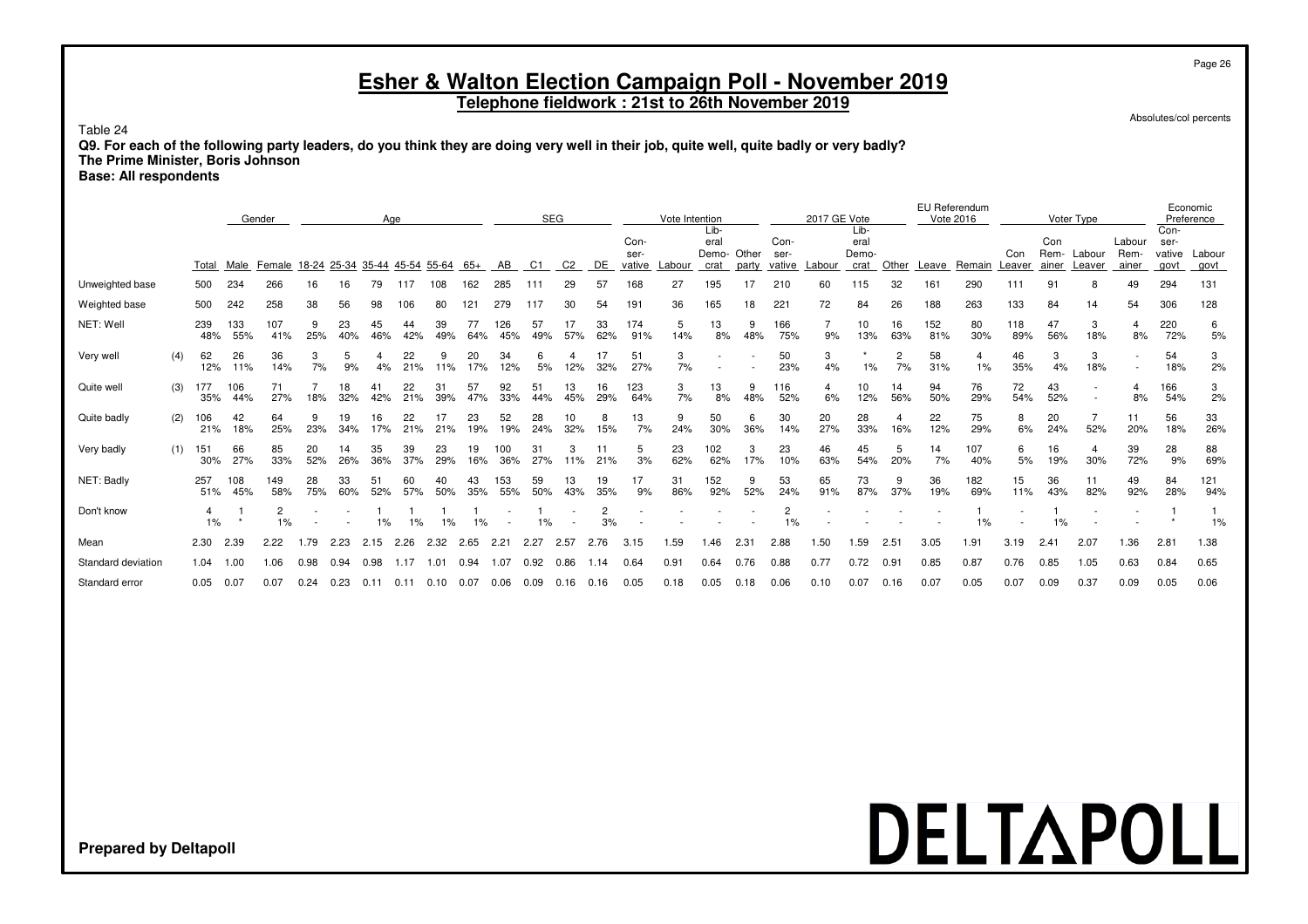**Telephone fieldwork : 21st to 26th November 2019**

Absolutes/col percents

Page 27

Table 25

**Q9. For each of the following party leaders, do you think they are doing very well in their job, quite well, quite badly or very badly? The leader of the Labour Party, Jeremy Corbyn**

**Base: All respondents**

|                    |     |            |            | Gender                               |           |           |           | Age       |           |           |            | <b>SEG</b> |           |                      |                | Vote Intention       |                    |           |                      | 2017 GE Vote  |                          |           | EU Referendum<br>Vote 2016 |                      |                          |                      | Voter Type            |                |                | Economic<br>Preference |
|--------------------|-----|------------|------------|--------------------------------------|-----------|-----------|-----------|-----------|-----------|-----------|------------|------------|-----------|----------------------|----------------|----------------------|--------------------|-----------|----------------------|---------------|--------------------------|-----------|----------------------------|----------------------|--------------------------|----------------------|-----------------------|----------------|----------------|------------------------|
|                    |     |            |            |                                      |           |           |           |           |           |           |            |            |           |                      |                |                      | Lib-               |           |                      |               | Lib-                     |           |                            |                      |                          |                      |                       |                | Con-           |                        |
|                    |     |            |            |                                      |           |           |           |           |           |           |            |            |           |                      | Con-           |                      | eral<br>Demo-Other |           | Con-                 |               | eral                     |           |                            |                      |                          | Con<br>Rem-          | Labour                | Labour<br>Rem- | ser-           |                        |
|                    |     | Total      | Male       | Female 18-24 25-34 35-44 45-54 55-64 |           |           |           |           |           | 65+       | AB         | C1         | C2        | DE                   | ser-<br>vative | -abour               | crat               | party     | ser-<br>vative       | _abour        | Demo-<br>crat            | Other     | Leave                      | Remain               | Con<br>Leaver            | ainer                | Leaver                | ainer          | vative<br>govt | Labour<br>govt         |
| Unweighted base    |     | 500        | 234        | 266                                  | 16        |           |           |           | 108       | 162       | 285        |            | 29        | 57                   | 168            | 27                   | 195                |           | 210                  | 60            | 115                      | 32        | 161                        | 290                  |                          | 91                   |                       | 49             | 294            | 131                    |
| Weighted base      |     | 500        | 242        | 258                                  | 38        | 56        | 98        | 06        | 80        | 121       | 279        |            |           | 54                   | 191            | 36                   | 165                | 18        | 221                  | 72            | 84                       | 26        | 188                        | 263                  | 133                      | 84                   | 14                    | 54             | 306            | 128                    |
| NET: Well          |     | 114<br>23% | 58<br>24%  | 56<br>22%                            | 16<br>44% | 24<br>42% | 24<br>25% | 12<br>12% | 13<br>16% | 25<br>21% | 63<br>23%  | 28<br>24%  | 2<br>8%   | 31%                  | 22<br>11%      | 34<br>93%            | 30<br>18%          | 8<br>43%  | 21<br>10%            | 40<br>55%     | 15<br>18%                | 12<br>47% | 29<br>15%                  | 65<br>25%            | 11<br>8%                 | 9<br>11%             | 9<br>63%              | 27<br>50%      | 33<br>11%      | 68<br>53%              |
| Very well          | (4) | 9<br>2%    | 6<br>2%    | 1%                                   |           |           |           | 2<br>2%   | 2<br>2%   | $1\%$     | 6<br>2%    | 2%         |           | 1%                   |                | 5<br>13%             | 2%                 |           |                      | 6<br>9%       | $\overline{\phantom{a}}$ | 4%        | 1%                         | 3<br>1%              |                          |                      | 8%                    | 2<br>4%        |                | 9<br>7%                |
| Quite well         | (3) | 105<br>21% | 52<br>22%  | 53<br>20%                            | 16<br>44% | 24<br>42% | 20<br>20% | 10<br>10% | 11<br>14% | 24<br>20% | 57<br>20%  | 25<br>21%  | 2<br>8%   | 16<br>30%            | 22<br>11%      | 29<br>80%            | 26<br>16%          | 8<br>43%  | 21<br>10%            | 34<br>47%     | 15<br>18%                | 11<br>43% | 28<br>15%                  | 62<br>24%            | 11<br>8%                 | 11%                  | 8<br>55%              | 24<br>45%      | 33<br>11%      | 59<br>46%              |
| Quite badly        | (2) | 143<br>29% | 68<br>28%  | 75<br>29%                            | 20%       | 18%       | 38<br>39% | 32<br>30% | 25<br>31% | 30<br>25% | 86<br>31%  | 30<br>25%  | 14<br>48% | 5<br>10%             | 45<br>24%      | $\overline{c}$<br>5% | 63<br>38%          | 3<br>16%  | 55<br>25%            | 23<br>32%     | 37<br>45%                | 6<br>25%  | 42<br>22%                  | 94<br>36%            | 26<br>20%                | 27<br>32%            | 3<br>20%              | 20<br>38%      | 82<br>27%      | 40<br>31%              |
| Very badly         | (1) | 239<br>48% | 116<br>48% | 124<br>48%                           | 14<br>36% | 22<br>40% | 36<br>37% | 60<br>57% | 51%       | 64<br>53% | 129<br>46% | 59<br>51%  | 13<br>44% | 30<br>56%            | 124<br>65%     | 1%                   | 71<br>43%          | 40%       | 144<br>65%           | 9<br>13%      | 31<br>37%                | 28%       | 116<br>62%                 | 102<br>39%           | 96<br>72%                | 46<br>55%            | $\overline{c}$<br>17% | 12%            | 188<br>62%     | 21<br>16%              |
| NET: Badly         |     | 382<br>76% | 183<br>76% | 199<br>77%                           | 21<br>56% | 33<br>58% | 75%       | 92<br>87% | 66<br>82% | 94<br>78% | 215<br>77% | 89<br>76%  | 27<br>92% | 35<br>66%            | 169<br>88%     | 2<br>7%              | 134<br>81%         | 10<br>57% | 198<br>90%           | 32<br>45%     | 68<br>82%                | 14<br>53% | 158<br>84%                 | 196<br>74%           | 122<br>92%               | 73<br>87%            | 5<br>37%              | 27<br>50%      | 270<br>88%     | 60<br>47%              |
| Don't know         |     | 4<br>1%    |            | 3<br>1%                              |           |           |           | $1\%$     | 1%        | 2<br>1%   |            |            |           | $\overline{c}$<br>3% |                |                      |                    |           | $\overline{c}$<br>1% |               | 1%                       |           |                            | $\overline{2}$<br>1% | $\overline{\phantom{a}}$ | $\overline{c}$<br>2% |                       |                | $\overline{2}$ |                        |
| Mean               |     | 1.77       | 1.78       | 1.75                                 | 2.07      | 2.02      | .92       | .56       | .67       | .68       | 1.78       | 1.76       | l.64      | 1.75                 | 1.46           | 3.05                 | 1.78               | 2.03      | 1.45                 | $2.5^{\circ}$ | $1.8^{\circ}$            | 2.23      | .54                        | 1.87                 | 1.36                     | .55                  | 2.54                  | 2.42           | 1.49           | 2.44                   |
| Standard deviation |     | 0.85       | 0.86       | 0.83                                 | 0.90      | 0.91      | 0.86      | 0.75      | 0.81      | 0.83      | 0.84       | 0.87       | 0.63      | 0.94                 | 0.69           | 0.50                 | 0.80               | 0.94      | 0.67                 | 0.83          | 0.72                     | 0.92      | 0.77                       | 0.82                 | 0.63                     | 0.69                 | 0.91                  | 0.77           | 0.69           | 0.85                   |
| Standard error     |     | 0.04       | 0.06       | 0.05                                 | 0.23      | 0.23      | 0.10      | 0.07      | 0.08      | 0.07      | 0.05       | 0.08       | 0.12      | 0.13                 | 0.05           | 0.10                 | 0.06               | 0.23      | 0.05                 | 0.11          | 0.07                     | 0.16      | 0.06                       | 0.05                 | 0.06                     | 0.07                 | 0.32                  | 0.11           | 0.04           | 0.07                   |

## DELTAPOLL